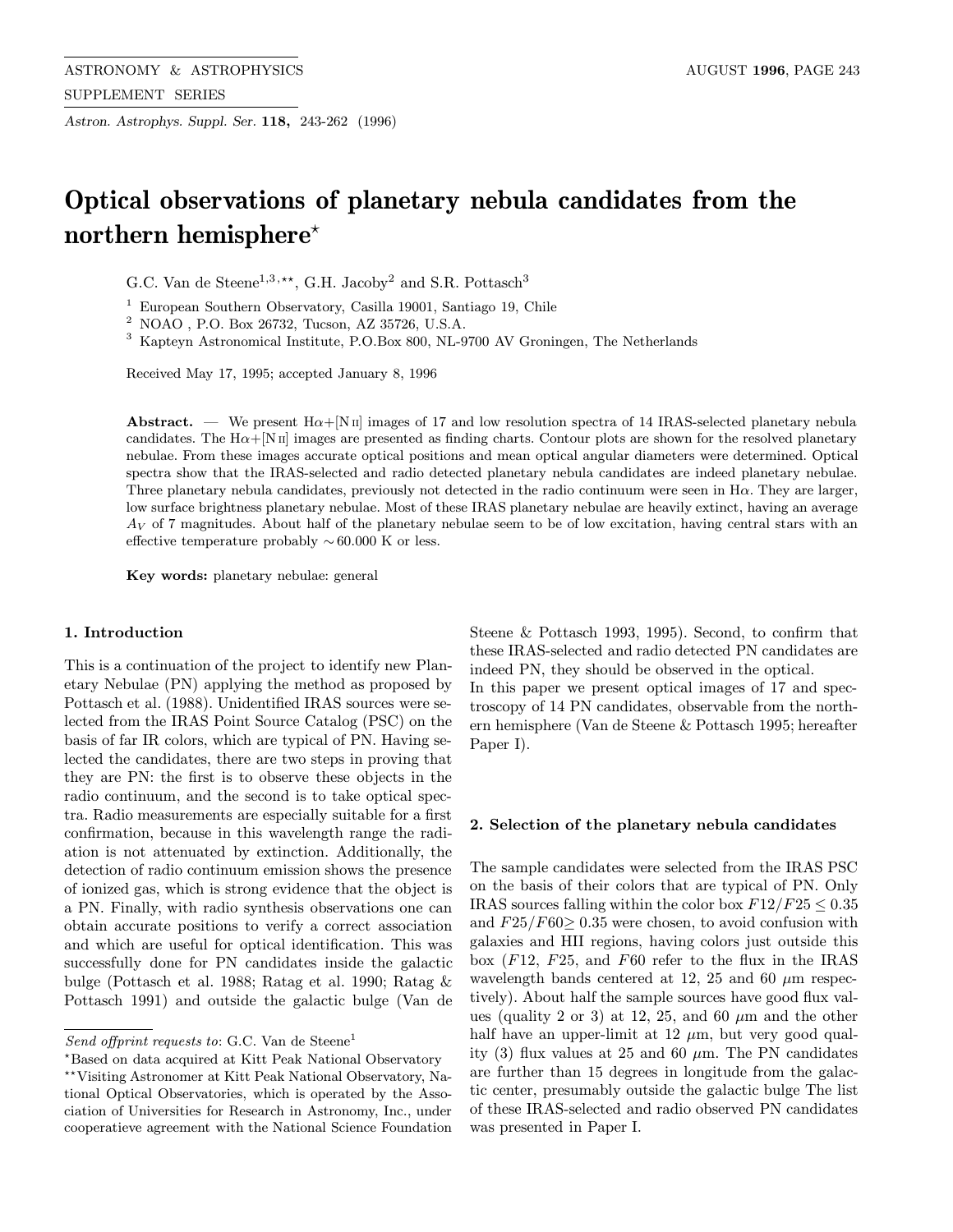### 3. Observations

### 3.1. Imaging

Images of all IRAS-selected PN candidates were taken through an  $H\alpha + [N II]$  filter with the KPNO 0.9 m and 4 m telescopes at Kitt Peak National Observatory (KPNO), USA, during 1992 and 1993. The main goal of taking the  $H\alpha$  images was to identify the PN candidates, then to obtain accurate optical positions and use the images as finding charts for optical spectroscopy. We also wanted to determine the mean optical angular diameters of the PN, in order to compare them with those obtained from the radio continuum images.

Table 1. Imaging observing log of detected PN candidates

| Object        | Observers        | $_{\text{Date}}$ | Tel.             | Time             |
|---------------|------------------|------------------|------------------|------------------|
| $1818 - 0833$ | Jacoby/Ciardullo | 05/04/92         | 4 <sub>m</sub>   | 120 s            |
| 1823-1047     | Jacoby/McMillan  | 19/04/93         | 4 m              | 300 s            |
| 1824-1410     | Jacoby/Ciardullo | 05/04/92         | 4 m              | 120 s            |
| 1825-0940     | Jacoby/Ciardullo | 05/04/92         | 4m               | 120 s            |
| 1827-0729     | Jacoby/McMillan  | 19/04/93         | 4 m              | 300 s            |
| 1839-1418     | Jacoby/McMillan  | 19/04/93         | 4 m              | 200 s            |
| 1840-1109     | Jacoby/Ciardullo | 06/04/92         | 4 <sub>m</sub>   | 120 s            |
| $1841 + 0343$ | VdSteene/Jacoby  | 24/05/92         | $0.9 \text{ m}$  | 600 s            |
| 1858+0821     | Jacoby/McMillan  | 19/04/93         | 4m               | $200~\mathrm{s}$ |
| $1859 + 1013$ | Jacoby/Ciardullo | 06/04/92         | 4m               | 120 s            |
| $1904 + 1038$ | VdSteene/Jacoby  | 11/06/93         | $0.9 \text{ m}$  | 600 s            |
| $1908 + 0422$ | VdSteene/Jacoby  | 11/06/93         | 0.9 <sub>m</sub> | 600 s            |
| $1909 + 1326$ | VdSteene/Jacoby  | 25/05/92         | $0.9 \text{ m}$  | 600 s            |
| $1911 + 1534$ | VdSteene/Jacoby  | 25/05/92         | $0.9 \text{ m}$  | 600 s            |
| $1920 + 1122$ | VdSteene/Jacoby  | 11/06/93         | $0.9 \text{ m}$  | 600 s            |
| 1933-0400     | VdSteene/Jacoby  | 14/06/93         | 0.9 <sub>m</sub> | 60s              |
| $1943 + 2251$ | VdSteene/Jacoby  | 11/06/93         | $0.9 \text{ m}$  | 600 s            |

Some images were taken with the KPNO 0.9 m telescope using the T2KA CCD during May 1992 and June 1993. The PN candidates were observed through the  $H\alpha + [NII]$  filter KPNO-1276 with a FWHM of 35 Å centered at 6565 Å and in the continuum through the KPNO-1376 filter with a FWHM of 271 Å centered at  $6098$  Å. The pixel size of the images taken with the KPNO 0.9 m telescope is  $0.^{\prime\prime}68$  per pixel.

Some images were taken with the KPNO 4 m telescope using the T1KA CCD in 1992 and the T2KB CCD in 1993. The PN candidates were observed through the  $H\alpha + [N II]$ filter KPNO-1390 with a FWHM of  $72$  Å centered at 6587 Å. The continuum images were taken through the Harris  $R$  filter. The pixel size of the images taken with KPNO  $4 \text{ m}$  telescope is  $0.^{\prime\prime}47$  per pixel.

The images were reduced using standard procedures in the IRAF reduction package as described by Massey (1992). Afterwards the images were searched for the presence of a PN near the center of the field using the following procedure: each  $H\alpha + [N II]$  image was divided by the continuum one, and all three images were blinked.

Table 1 gives the observation log for the  $H\alpha$  images in which a PN was identified. The first column indicates the PN, the second column the observer, the third column the observing date, the fourth column the telescope used and the fifth the exposure time of the images.

### 3.2. Spectroscopy

The  $H\alpha$  images were used as finding charts for spectroscopy. Spectra were taken at the KPNO 2.1 m telescope with Goldcam in July 1993. The slit aperture was 2''5, the length was 2.5 and the orientation east-west. The spectral range is from 3,600 Å to 7,400 Å and the spectral resolution is  $\sim$  8 Å.

We first positioned a bright, nearby HST guide star in the slit and then offset the telescope to the accurately determined optical position of the PN. We used this offset process because these PN generally are not visible on an acquisition TV. Using the image we ascertained that we had the right object in the slit. The weather was not photometric. Due to cirrus we lost a variable amount of photons, even when the guide star remained visible. Sometimes the exposure had to be stopped. The PN candidate, the date and the actual exposure time are listed in Table 2.

Table 2. Spectroscopy observing log

| Object        | Date     | Time                |
|---------------|----------|---------------------|
| 1818–0833     | 17/07/93 | $30 \text{ min}$    |
| 1823-1047     | 20/07/93 | $30 \text{ min}$    |
| 1824-1410     | 19/07/93 | $30 \text{ min}$    |
| 1825-0940     | 19/07/93 | $45 \text{ min}$    |
| 1827-0729     | 18/07/93 | $30 \,\mathrm{min}$ |
| 1839-1418     | 18/07/93 | $25 \text{ min}$    |
| 1840-1109     | 17/07/93 | $10 \text{ min}$    |
| $1841 + 0343$ | 18/07/93 | $30 \text{ min}$    |
| 1858+0821     | 17/07/93 | $15 \text{ min}$    |
| $1859 + 1013$ | 17/07/93 | $15 \text{ min}$    |
| 1908+0422     | 16/07/93 | $54 \text{ min}$    |
| $1909 + 1326$ | 18/07/93 | $45 \text{ min}$    |
| $1911 + 1534$ | 19/07/93 | $45 \text{ min}$    |
| $1920 + 1122$ | 20/07/93 | $45 \text{ min}$    |
| 1933-0400     | 19/07/93 | $30 \text{ min}$    |
| $1943 + 2251$ | 18/07/93 | $45 \text{ min}$    |

The spectra were reduced using standard procedures in IRAF, as described by Massey et al. (1992). The wavelength calibration was done using a HeNeAr calibration lamp. For deriving the response curve of the detector, 3 to 4 standard stars were observed each night, except for the first night, when the weather was so bad that we only observed one standard star.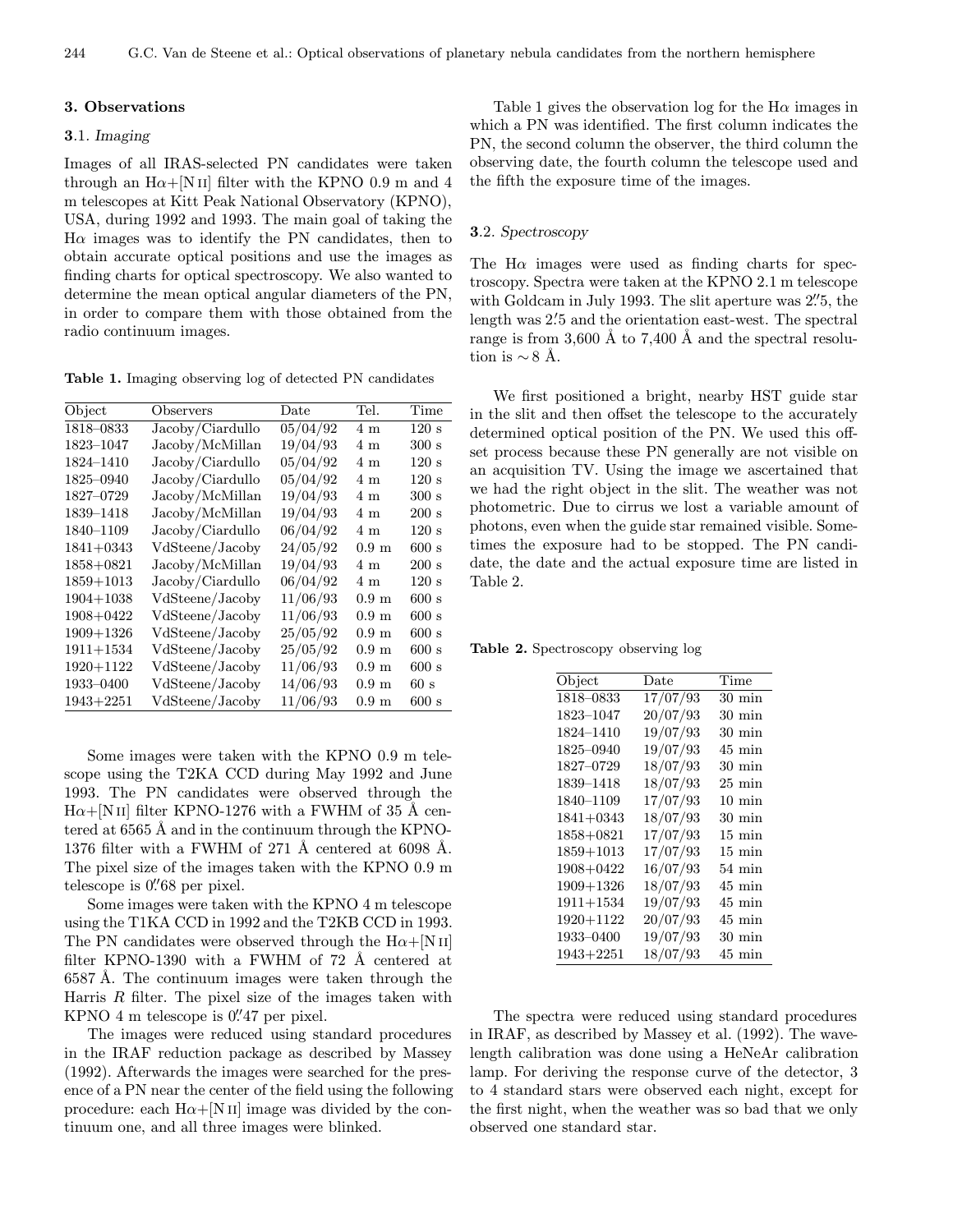| Object                      |         | $\boldsymbol{b}$ | RA          | DEC           | RA         | DEC         | RA         | DEC         |
|-----------------------------|---------|------------------|-------------|---------------|------------|-------------|------------|-------------|
|                             |         |                  | <b>IRAS</b> | <b>IRAS</b>   | Radio      | Radio       | Optical    | Optical     |
|                             | $\circ$ | $\circ$          | h m s       | $0$ / $11$    | h m s      | 011         | h m s      | 0111        |
| 1818-0833                   | 21.9    | 2.7              | 18 18 36.8  | $-083312$     | 18 18 37.3 | $-083309$   |            |             |
| 1823-1047                   | 20.4    | 0.6              | 18 23 11.8  | $-10$ 47 $15$ | 18 23 11.6 | $-10$ 47 16 | 18 23 11.8 | $-10$ 47 15 |
| 1824-1410                   | 17.6    | $-1.2$           | 18 24 21.3  | $-14$ 10 36   | 18 24 22.8 | $-14$ 10 27 | 18 24 22.8 | $-14$ 10 29 |
| 1825-0940                   | 21.6    | 0.8              | 18 25 01.1  | $-094008$     | 18 25 00.6 | $-094009$   | 18 25 00.7 | $-094007$   |
| $1827 - 0729$ <sup>2</sup>  | 23.9    | 1.2              | 18 27 48.9  | $-072945$     | 18 27 47.9 | $-072945$   | 18 27 48.0 | $-072945$   |
| $1840 - 1109$ <sup>ii</sup> | 22.0    | $-3.1$           | 18 40 10.4  | $-110956$     | 18 40 10.3 | $-110956$   |            |             |
| $1858 + 0821$               | 41.5    | 1.7              | 18 58 41.5  | 08 21 16      | 18 58 41.5 | 08 21 20    | 18 58 41.6 | 08 21 17    |
| $1904 + 1038$               | 44.1    | 1.5              | 19 04 10.7  | 10 38 41      | 19 04 10.4 | 10 38 41    | 19 04 10.6 | 10 38 41    |
| 1908+0422                   | 39.1    | $-2.2$           | 19 08 24.1  | 04 22 26      | 19 08 24.4 | 04 22 28    | 19 08 24.5 | 04 22 28    |
| $1909 + 1326$               | 47.2    | 1.8              | 19 09 17.6  | 13 26 06      | 19 09 17.3 | 13 26 09    | 19 09 17.4 | 13 26 08    |
| $1911 + 1534$               | 49.3    | 2.4              | 19 11 02.9  | 15 34 27      | 19 11 03.1 | 15 34 31    | 19 11 03.2 | 15 34 30    |
| 1920+1122                   | 46.7    | $-1.6$           | 19 20 29.0  | 11 22 03      | 19 20 29.1 | 11 22 09    | 19 20 29.3 | 11 22 06    |
| 1933-0400                   | 34.5    | $-11.7$          | 19 33 39.5  | $-040008$     | 19 33 39.5 | $-04000$    | 19 33 39.6 | $-040008$   |
| $1943 + 2251$               | 59.4    | $-0.7$           | 19 43 26.1  | 22 51 11      | 19 43 25.8 | 22 51 12    | 19 43 25.9 | 22 51 12    |
| 1839-1418                   | 19.2    | $-4.5$           | 18 39 33.9  | $-14$ 18 11   | 18 39 34.4 | $-14$ 18 10 |            |             |
| $1841 + 0343$               | 35.4    | 3.5              | 18 41 07.0  | 03 43 35      | 18 41 07.2 | 03 43 37.1  |            |             |
| $18599+1013^{iii}$          | 43.3    | 2.2              | 18 59 56.1  | 10 13 08      | 18 59 56.1 | 10 13 12    |            |             |

Table 3. Comparison between radio and optical positions. All positions are given in 1950.0 coordinates

<sup>i</sup> PN G 23.9+1.2 (Maehara 1992)<br><sup>ii</sup> PN G 22.0, 2.1 (Minkowaki 10)

<sup>11</sup> PN G 22.0−3.1 (Minkowski 1946)<br><sup>*iii*</sup> PN G 43.3+2.2 (Capellaro et al. 1990)

### 4. Discussion

### 4.1. Imaging

The images of all identified PN candidates are presented in Appendix A, as finding charts. If the PN was resolved, its contour plot is shown as well in Appendix B.

Table 4. Comparison between radio and optical angular diameters. All angular sizes are given in arcseconds

| Object                      | $\theta_{\rm PSF}$ | $\theta_{\rm FWHM}$ | $\theta_{\rm Str}$ | $\theta_{\textrm{Str}}$ |
|-----------------------------|--------------------|---------------------|--------------------|-------------------------|
|                             | $H\alpha$          | $_{\rm H\alpha}$    | $H\alpha$          | $6\;\mathrm{cm}$        |
| 1818-0833                   | $1.5\,$            | 1.7                 | $3.1\,$            | $6.8\,$                 |
| 1823-1047                   | 2.1                | 2.5                 | 4.5                | 6.6                     |
| 1824-1410                   | 1.7                | ext.                | 11.2               | 17.8                    |
| 1825-0940                   | $2.3\,$            | $2.5\,$             | 4.5                | $3.6\,$                 |
| $1827 - 0729$ <sup>*</sup>  | 2.9                | ${<}2.9$            | ${}_{<4.7}$        | 7.1                     |
| $1840 - 1109$ <sup>ii</sup> | 1.7                | ext.                | 11.7               | 12.8                    |
| $1858 + 0821$               | $1.5\,$            | 1.0                 | 1.8                | $<$ 13                  |
| $1904 + 1038$               | $2.0\,$            | $3.2\,$             | 5.8                | 6.4                     |
| $1908 + 0422$               | $1.6\,$            | ext.                | 10.7               | $<$ 17                  |
| $1909 + 1326$               | $1.3\,$            | ${<}1.3$            | ${<}2.3$           | ${<}3.1$                |
| $1911 + 1534$               | 1.4                | ${<}1.4$            | ${<}2.4$           | ${<}4.1$                |
| $1920 + 1122$               | $2.1\,$            | ext.                | 6.9                | ${<}8.2$                |
| 1933-0400                   | 1.8                | 0.8                 | $1.4\,$            | $<$ 5.7                 |
| $1943 + 2251$               | 1.4                | 2.2                 | 4.0                | ${<}7.7$                |
| 1839-1418                   | 1.9                | ext.                | 17.5               |                         |
| $1841 + 0343$               | $1.6\,$            | ext.                | $4.5\times13.8$    |                         |
| $1859 + 1013$               | $2.0\,$            | ext.                | 17.9               |                         |

#### 4.1.1. Positional accuracy

The accurate optical position of the PN was obtained using the HST guide star catalog and the package FINDER in IRAF. The PN, its galactic longitude and latitude, the radio position and the optical position in 1950.0 coordinates are listed in Table 3.

For almost all PN, the optical position is within  $3''$  of the radio position. The accuracy of the optical positions is similar to the positional uncertainty of the HST guide stars, and thus better than  $1''$  in right ascension  $(RA)$  and declination (DEC). The accuracy of the radio positions depends upon the beamsize and the signal-to-noise ratio. The RA, obtained from the radio measurement, is also expected to be better than  $1''$ . The DEC, obtained from the radio measurements, also depends upon sin(DEC). Because our sample PN are at low declinations, the accuracy in DEC could be worse than  $1^{\prime\prime}$ . Therefore the optical declination is generally expected to be the most accurate.

For PN 1818–0833 and 1840–1109 insufficient HST guide stars were present in the field imaged to obtain an optical position. For the PN 1839–1418, 1841+0343 and  $1859+1013$ , detected in H $\alpha$  but not in the radio, the IRAS position is given.

The optical declination of PN 1933-0400 is  $8''$  off in declination compared to the radio position, but exactly on the IRAS position. Because the uncertainty of the declination in the radio is estimated to be  $8''$  ( $\pm 5''$ ), the optical declination is within the accuracy of the radio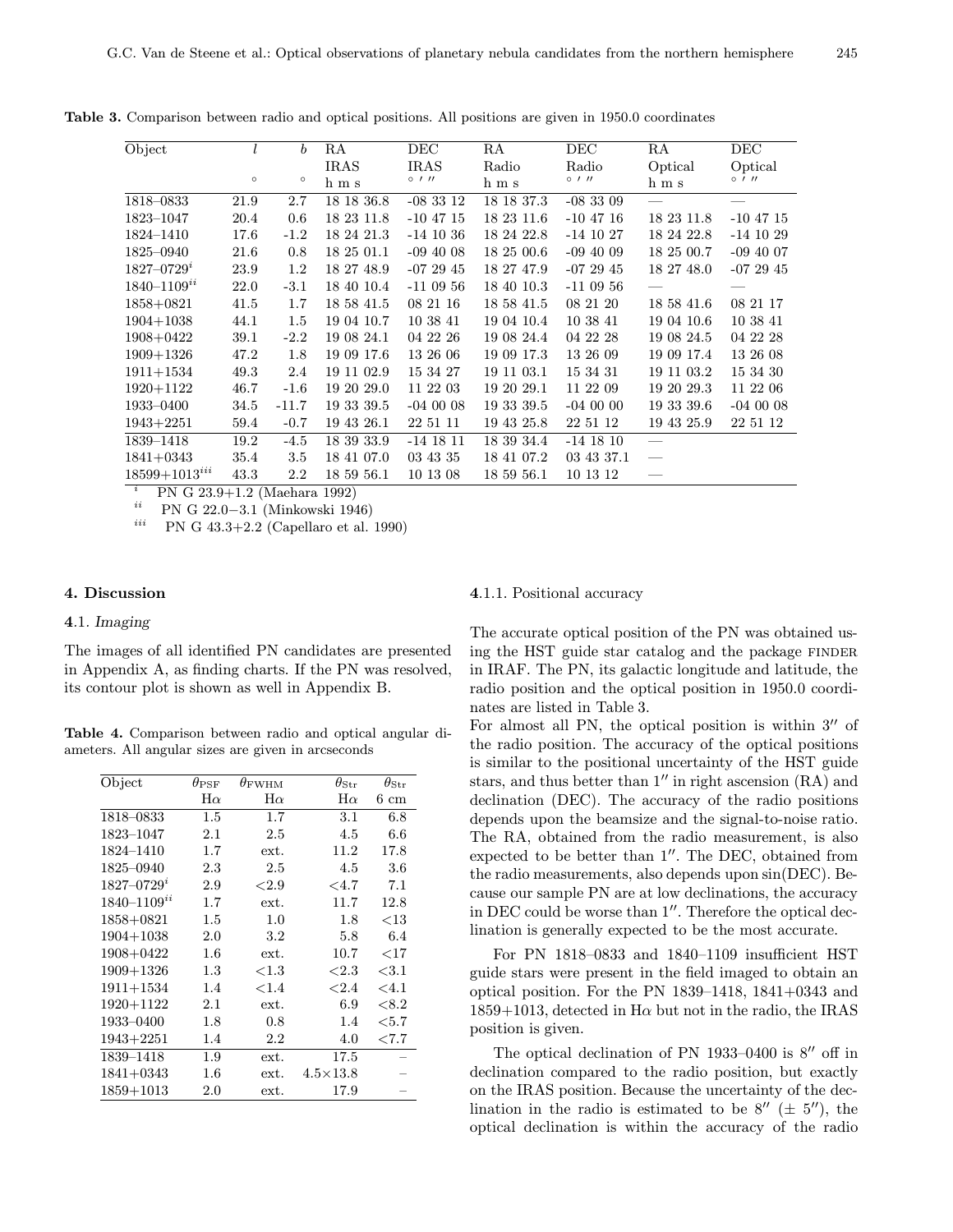position. Therefore the radio, optical and IRAS sources are considered associated.

The optical PN 1859+1013 is about ten times the maximum uncertainty in declination away from the radio position:  $RA = 18<sup>h</sup>59<sup>m</sup>55<sup>s</sup>4$  and  $DEC = 10<sup>o</sup>14'00''.$  However the IRAS position is in perfect agreement with the optical position. Consequently, the radio source is probably not associated with the optical PN. Another indication is that, based on its  $H\beta$  flux, PN 1859+1013 would have a radio flux below 1 mJy per beam, which is much below our detection limit of ∼ 3 mJy/beam.

The optical position of PN 1841+0343 is in perfect agreement with the IRAS position. In the radio map centered on the IRAS position, two radio sources are present: one of 7.1 mJy at  $\text{RA} = 18^{\text{h}} 41^{\text{m}} 09\rlap{.}''7$  and  $\text{DEC} = 3^{\circ} 44' 46''$ mJy, and one of 4.0 mJy at  $RA = 18^{\text{h}}41^{\text{m}}07\overset{\circ}{.}1$  and  $DEC =$  $3°44'42''$ . The first one is definitely too far away to be associated with the IRAS position. The second one is about three times further off the IRAS source in declination than its positional uncertainty. We don't think that any of the radio sources is associated with the PN. This needs to be confirmed.

### 4.1.2. Angular diameters

Optical: The point-spread function is well approximated by a gaussian with a FWHM of  $\theta_{\rm PSF}$ , derived from the second moments of the profiles of field stars and given in Col. 2 of Table 4. We also determined in this way the FWHM of the PN itself,  $\theta_{\rm PN}$ , and then calculated its deconvolved FWHM according to  $\theta_{\text{FWHM}} = \sqrt{\theta_{\text{PN}}^2 - \theta_{\text{PSF}}^2}$ (given in Col. 3 of Table 4). However a gaussian profile is a rather poor description of the intensity distribution of a PN. In the case of a partially resolved object the best approach is to calculate  $\theta_{\rm FWHM}$  and then apply a correction factor based on an assumed intensity distribution to obtain the true Strömgren angular diameter of the PN (Panagia & Walmsley 1978; Bedding & Zijlstra 1994). The Strömgren angular diameters,  $\theta_{\text{Str}}$ , (given in Cols. 4 and 5 of Table 4) were calculated assuming that the ratio of the inner radius to the Strömgren radius is equal to a half. From the resulting intenstity distribution we determined that  $\theta_{\rm FWHM}$  should be multiplied with a correction factor of 1.8 to obtain the Strömgren radius (van Hoof 1996, in preparation).

The PN for which the gaussian diameter is stellar an upper limit is given. The angular sizes of the well resolved PN were measured in RA and DEC from the lowest contour in the plots presented in Appendix B. Then the geometric mean diameter was calculated and listed as  $\theta_{\rm Str}$  in Table 4.

Radio: For comparison the radio diameters are given in Table 4. The radio angular diameters are likely to be overestimated, due to the very elongated beam compared to the small sizes of the PN, and the lack of uv-coverage. From Table 4 it is clear that most radio diameters are larger than the optical diameters, and that the difference is worse than for the PN observed with the Australian Compact Array (Van de Steene & Pottasch 1993).

#### 4.1.3. Detection statistics

Table 5 gives an overview of the IRAS PN candidates which were observed in the radio continuum, those which were detected (det), and those which were observed (obs) in the optical.

The radio detected candidate 1903+0801 (Paper I) wasn't observed in the optical.

The following PN candidates were detected in the radio continuum but not in H $\alpha$ : 1853+0549, 1917+1252, 1935+2302. If they are indeed PN, they are probably undetected because of extinction (Kistiakowsky & Helfland 1993). The region around PN 1853+0549 is clearly very obscured.

The only PN detected in  $H\alpha$  for which we didn't obtain a spectrum is 1904+1038. We obtained spectra of PN 1825– 0940 and PN 1858+0821, but the signal-to-noise ratios were so low, that we can't confirm their PN nature.

Table 5. Overview: detections and non-detections

| Object        | $S_{6cm}$    | $H\alpha$    | Spectrum      |
|---------------|--------------|--------------|---------------|
| 1818-0833     | $_{\rm det}$ | $_{\rm det}$ | det           |
| 1824-1410     | $_{\rm det}$ | $_{\rm det}$ | $_{\rm det}$  |
| 1825-0940     | det          | $_{\rm det}$ | too low $S/N$ |
| 1840-1109     | det          | $_{\rm det}$ | det           |
| $1909 + 1326$ | $_{\rm det}$ | $_{\rm det}$ | $_{\rm det}$  |
| $1911 + 1534$ | det          | $_{\rm det}$ | $_{\rm det}$  |
| $1917 + 1252$ | $_{\rm det}$ | not det      | not obs       |
| 1823-1047     | det          | $_{\rm det}$ | $_{\rm det}$  |
| 1827-0729     | det          | $_{\rm det}$ | $_{\rm det}$  |
| $1853 + 0549$ | $_{\rm det}$ | not det      | not obs       |
| 1858+0821     | det          | $_{\rm det}$ | too low $S/N$ |
| $1903 + 0801$ | $_{\rm det}$ | not obs      | not obs       |
| $1904 + 1038$ | $_{\rm det}$ | $_{\rm det}$ | not obs       |
| 1908+0422     | $_{\rm det}$ | $_{\rm det}$ | $_{\rm det}$  |
| 1920+1122     | $_{\rm det}$ | $_{\rm det}$ | $_{\rm det}$  |
| 1933-0400     | det          | $_{\rm det}$ | $_{\rm det}$  |
| $1935 + 2302$ | $_{\rm det}$ | not det      | not obs       |
| $1943 + 2251$ | $_{\rm det}$ | $_{\rm det}$ | $_{\rm det}$  |
| 1839-1418     | not det      | $_{\rm det}$ | $_{\rm det}$  |
| $1841 + 0343$ | not det      | $_{\rm det}$ | $_{\rm det}$  |
| $1859 + 1013$ | not det      | $_{\rm det}$ | $_{\rm det}$  |

We obtained  $H\alpha + [NII]$  images of all PN candidates from Paper I which have a RA larger than  $18<sup>h</sup>$ , thus also of the forty candidates which weren't detected in the radio continuum. The larger PN: 1839–1418, 1841+0343, and  $1859+1013$ , were detected in the H $\alpha$  images, but not in our radio continuum observations. Based on their observed  $H\beta$ fluxes PN 1839–1418, 1841+0343, and 1859+1013 would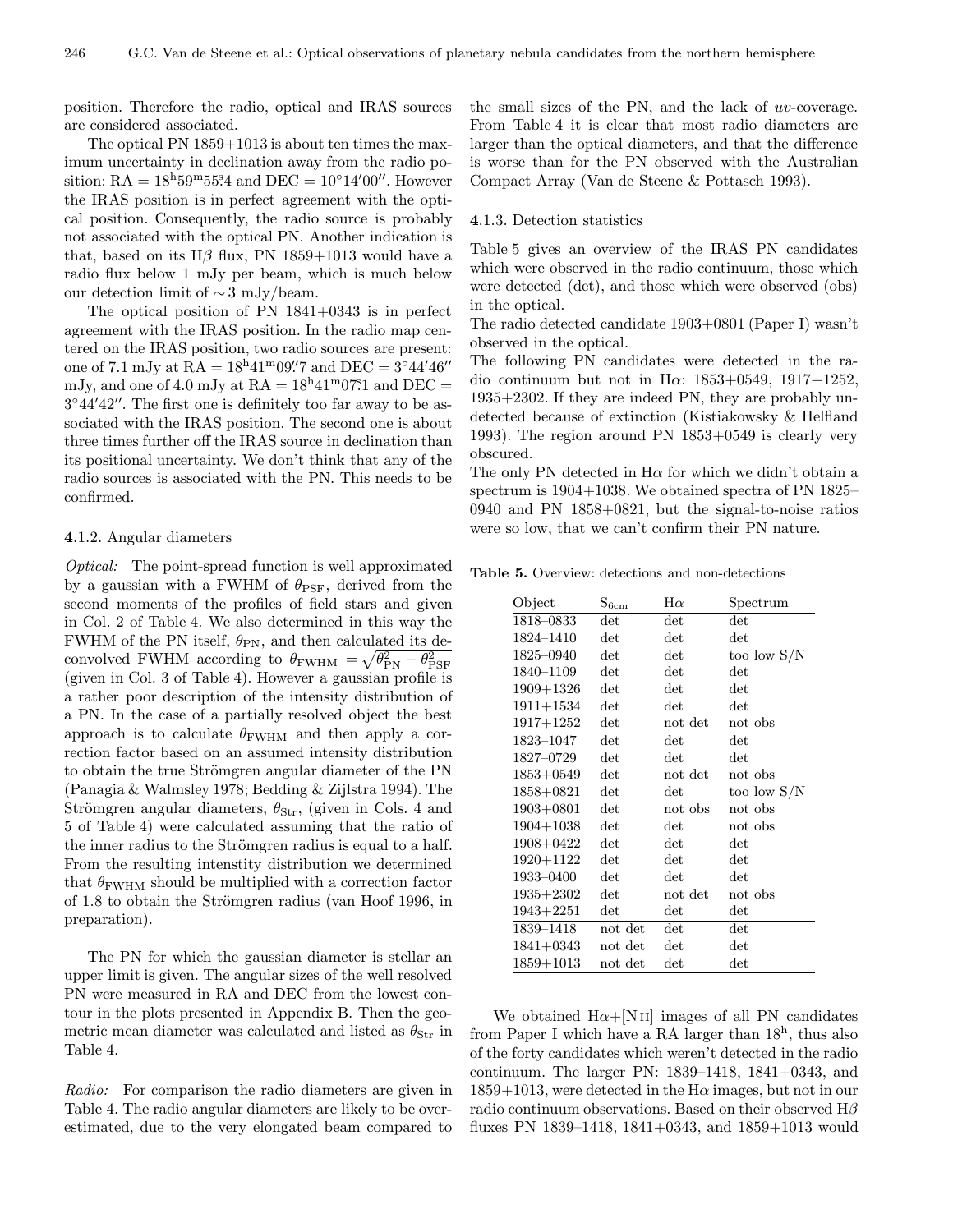have a radio flux below 1 mJy per beam, which is much below the detection limit of  $\sim$  3 mJy/beam.

### 4.2. Spectroscopy

The spectra of the PN candidates detected in  $H\alpha$  are shown in Appendix C. The Table with line-identifications and line-ratios normalized to  $H\beta$ , or [O III] $\lambda$ 5007, depending upon which one was available and best determined, are presented in Appendix D. The line-fluxes were corrected for interstellar extinction using the extinction law from Seaton (1979). This typical interstellar extinction law and the observed  $H\alpha/H\beta$  ratio, when compared to the recombination value of 2.85 (Aller 1984), gives a logarithmic extinction at  $H\beta$ :

**Table 6.** Values for logarithmic extinction,  $A_V$  (mag) = 2.1  $c(H\beta) = 3.1 \; c(H\alpha)$ 

| Object        | $c(H\beta)$ | $c(H\alpha)$ | $A_V$   | Excitation |
|---------------|-------------|--------------|---------|------------|
|               |             |              | mag     | Class      |
| 1818-0833     | 2.7         |              | 5.7     | 5.5        |
| 1823-1047     | 5.3         |              | 11.1    | 4.0        |
| 1824-1410     | $3.3\,$     |              | 6.9     | 5.1        |
| 1825-0940     |             | 2.1          | 6.5     |            |
| 1827-0729     | 4.6         |              | 9.7     | 0.1        |
| 1839-1418     | $1.5\,$     |              | 3.2     | 9.8        |
| 1840–1109     | $1.1\,$     |              | 2.3     | 7.3        |
| $1841 + 0343$ | 2.3         |              | 4.8     | 0.3        |
| 1858+0821     |             | 3.4          | 10.5    |            |
| $1859 + 1013$ | 1.9         |              | 4.0     | 4.0        |
| 1908+0422     |             | 2.8          | 8.7     | 8.0        |
| $1909 + 1326$ | $3.2\,$     |              | 8.7     | 7.7        |
| $1911 + 1534$ |             | 2.7          | 8.4     | 5.7        |
| $1920 + 1122$ |             | 2.8          | 8.7     | 8.4        |
| 1933-0400     | 0.8         |              | $1.7\,$ | 0.0        |
| $1943 + 2251$ |             | 3.0          | $6.3\,$ | 11.0       |

 $c(H\beta) = 3.096 \log(H\alpha / (H\beta 2.85)),$ 

which corresponds to a visual extinction of  $A_V = 2.1$  c(H $\beta$ ). For PN without detectable H $\beta$  emission, we used the previous expression for  $c(H\beta)$ , together with the equation by Pottasch (1984) based on the radio flux:

 $c(H\beta) = \log(S_{6cm} / (3.67 \text{ H}\beta)),$ 

to eliminate  $H\beta$  from the equations and to derive the logarithmic extinction value at H $\alpha$  (i.e.  $c(H\alpha)$ ), which corresponds to a visual extinction of  $A_V = 3.1$  c(H $\alpha$ ). However this is a rough estimate, because for the larger nebulae, some flux will have been missed due to the  $2^{\prime\prime}$  slit width, while the radio flux is measured over the whole PN. Furthermore the weather wasn't photometric, so that standard stars and PN weren't observed under the same sky conditions. The values for extinction based on  $H\alpha$  and radio flux are therefore likely to be less accurate. The values for the logarithmic extinctions are presented in Table 6. The fact that no  $H\beta$  emission was seen, is in itself a clear indication for a high extinction with  $A_V$  larger than  $\sim$  8 mag. While the values for  $A_V$  of optically known PN are in the range 0.04 to 4.8 mag (Osterbrock 1989), we notice that for only 5 of these 16 IRAS PN,  $A_V$  is smaller than 4.8. These IRAS PN have an average  $A_V = 6.7$  mag.

After correction for extinction, the excitation class of the PN was calculated according to Dopita & Meatheringham (1990). The excitation classes are given in Col. 5 of Table 6. The relation between excitation class and stellar effective temperature is rather analogous to the relation between stellar spectral type and effective temperature in the case of stars. An excitation class higher than 5 means that He II  $\lambda$ 4686 could be observed in the spectrum and that the stellar temperature is higher  $\sim 60,000$  K. From Table 6 we see that about half the number of PN are of low excitation.

#### 5. Notes on individual objects

We searched the literature using the Simbad database to collect published information about the individual PN. All PN candidates except PN 1824–1410 were listed in Preite-Martinez (1988) as possible new PN. Next we checked whether the IRAS sources had an association in the "Catalogue of galactic PN" (Acker et al. 1992).

1818 − 0833

PK 021+02.1 was listed as a suspected PN by MacConnel (1978) and associated with the IRAS source 18186–0833 by Iyengar (1987). Manchado et al. (1989) in an abstract in the Revista Mexicana, mentioned that from low resolution spectra they found the object to be a PN of low excitation, which seems to have a high helium abundance. The nebula has no He II  $\lambda$ 4686 emission, indicative of a stellar temperature below  $\sim 60,000$  K.

1823 − 1047

If we compare the spectrum of this PN to the one above they seem quite similar, despite the much higher extinction of PN 1823–1047.

1824 − 1410

Some interstellar  $H\alpha$  emission of material further away from the brighter PN is visible in the image, and it is not clear whether it has been associated with the PN. If one forget about the foreground stars, the contour plot of this PN looks much like PN 1908+0422, only the center seems brighter.

#### 1825 − 0940

The spectrum of this probable PN has a very low signal to noise and only H $\alpha$ , [N<sub>II</sub>] $\lambda$ 6548 & 6583, [Ar<sub>III</sub>] $\lambda$ 7135 and  $[OII]\lambda7323 \& 7332$  are observed. Their line strengths after correction for extinction to  $H\alpha=100$  are 20, 67, 12.6 and 11 respectively.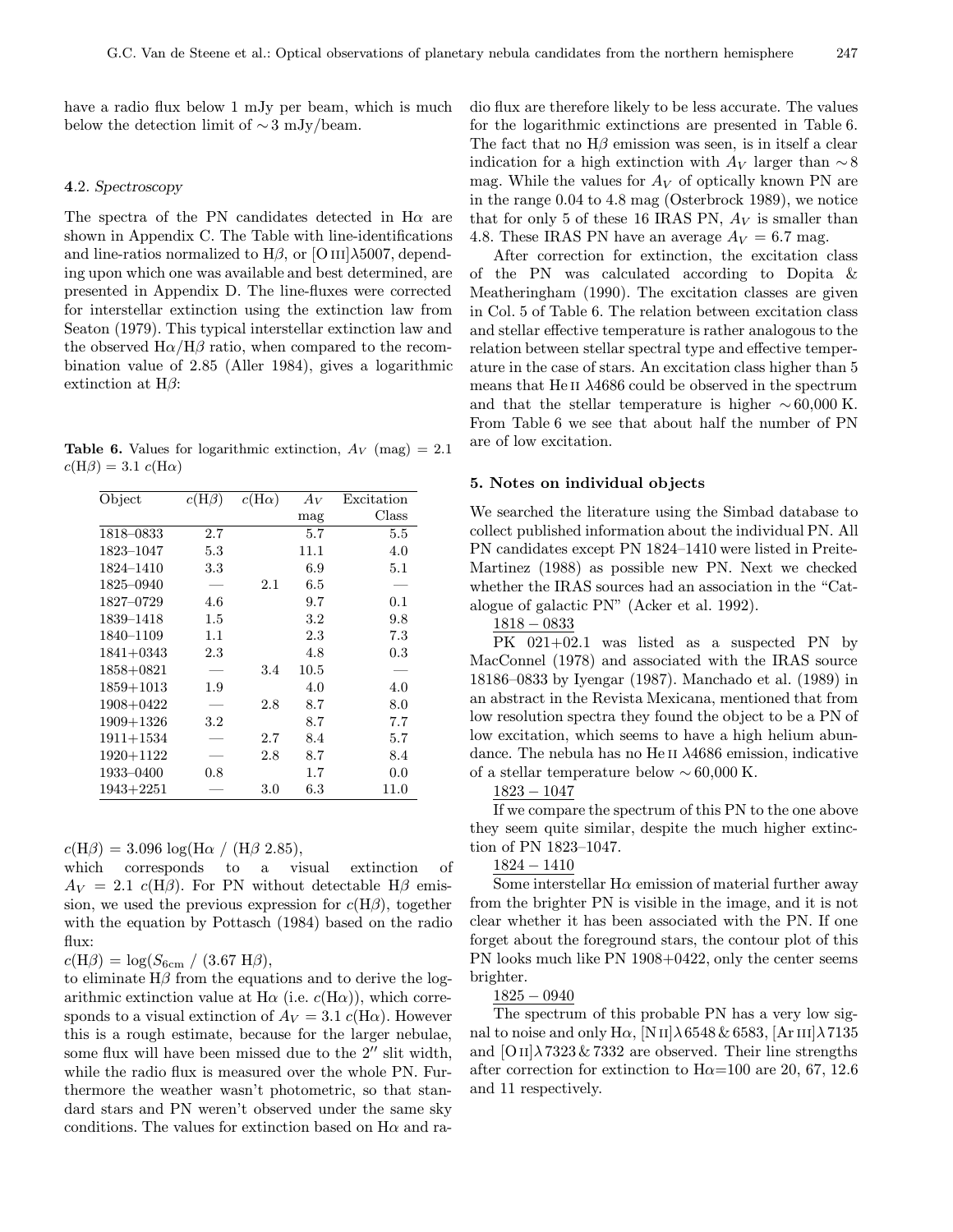**Table 7.** Comparison of the flux ratios to  $H\beta=100$  between the Strasbourg-ESO catalogue of galactic PN and our values for PN 1827-0729

| $\lambda(A)$ | Ident               | Catalogue | Ours |
|--------------|---------------------|-----------|------|
| 4686         | Неп                 |           |      |
| 4363         | [OIII]              |           |      |
| 5007         | [O <sub>III</sub> ] |           | 15   |
| 5876         | Her                 |           | 61   |
| 6563         | $H\alpha$           | 4133      | 7044 |
| 6584         | [NII]               | 4016      | 6925 |
| 6717         | [SII]               | 139       | 192  |
| 6731         | ſSнl                | 251       | 349  |

1827 − 0729

Kistiakowsky & Helfland (1993) associated the radio source detected in the VLA 20 cm imaging survey (Zoonematkermani et al. 1990; Helfland et al. 1992) with the IRAS source, having colors typical of a PN. They imaged the PN candidate in R-band,  $H\alpha$  and  $[SIII]\lambda9069$  and  $\lambda$ 9532. They measured an angular diameter of 2'' 5  $\pm$  0''<sup>1</sup> at FWHM, which is similar to our FWHM. They didn't mention  $\theta_{\text{PSF}}$ , but multiplying this FWHM with 1.8 would give an angular diameter of  $\sim$  4".

This object is listed in the Strasbourg-ESO catalogue of galactic PN (PNG 023.9+01.2, Acker et al. 1992; Maehara 1982), as a PN with stellar appearance, though the association with this IRAS source is not mentioned.

Our spectrum of this object shows no  $[OIII]\lambda4959$  but we may observe very weak [O III] $\lambda$ 5007 emission. The spectrum shows  $H\beta$  emission. This PN would be of low excitation with a stellar temperature probably around 30,000 K.

In Table 7 we compare our unreddened flux ratios to  $H\beta$  with those mentioned in the Strasbourg-ESO Catalogue of galactic PN. The differences are too large to be attributed to the uncertainties in our measurements. The ratio of  $H\alpha$  to [N II] and the ratio of the [S II] lines are exactly the same in both cases. Our  $H\alpha$  value is stronger compared to the [S ii] lines, than in the catalogue. We clearly observe He  $1\lambda$ 5876, while it is not mentioned in the catalogue. This PN is stellar so that most of the object was in the slit. Therefore the changes in the spectrum may be real, likely due to the evolution of the central source towards higher temperature. It would be worthwile to monitor this PN.

### 1839 − 1418

This PN has a similar morphology than PN 1859+1013, though it has a more pronounced bar like structure in its center.

The spectrum of PN 1839–1418 has a higher signal-tonoise ratio than the spectrum of PN 1859+1013. This PN also seems to have a higher excitation. It shows a strong He II line in its spectrum, but no He I emission lines were observed. The most remarkable aspect of both spectra is the absence of the [N II] $\lambda$ 6548 & 6583 lines, indicating a low nitrogen abundance.

1840 − 1109

The position of this PN is in perfect agreement with PNG 022.0–03.1 in the Catalogue of galactic PN (Acker et al. 1992), though in the catalogue the association with the IRAS source is not mentioned. Our radio flux of 36 mJy at 6 cm is in agreement with the 40 mJy at 2 cm measured by Milne & Aller (1982), but much lower than the 60 mJy measured by Calabretta (1982). The optical diameter mentioned in the catalogue is  $6\rlap{.}^{\prime\prime}4$ , which is smaller than our angular size of  $11''$ . It is a very bright PN and the spectrum is the richest we obtained.

**Table 8.** Comparison of the flux ratios to  $H\beta=100$  between the Strasbourg-ESO catalogue of galactic PN and our values for PN 1840–1109

|      | Ident     | Catalogue | Ours |
|------|-----------|-----------|------|
| 4686 | Hen       | 56        | 48   |
| 4363 | [OIII]    | 10        | 9    |
| 5007 | [OIII]    | 1435      | 1398 |
| 5876 | Her       | 21        | 21   |
| 6563 | $H\alpha$ | 739       | 687  |
| 6584 | [NII]     | 76        | 87   |
| 6717 | [SII]     | 9         | 9    |
| 6731 | ſSн       | 14        | 14   |

In Table 8 we compare our reddened flux ratios to  $H\beta$ to the ones published in the Strasbourg-ESO catalogue of galactic PN. Our values are generally less or equal than the ones published in the catalogue, though within the estimated  $10\%$  accuracy of our values, except for He II  $\lambda$ 4686 and  $[NII]\lambda 6584$ . The latter might be due to the deblending. In the Strasbourg-ESO catalogue the slit width was  $4^{\prime\prime}$  while we used a  $2^{\prime\prime}$  slit. The difference could also be due to different orientation of the slit across this extended nebula.

#### $1841 + 0343$

Lewis et al. (1987) looked for but didn't detect any OH maser emission in PN 1841+0343. The source is located in region VIII, close to region IV, in the IRAS color-color diagram (Van der Veen & Habing 1988).

The PN is clearly bipolar and it would be interesting to investigate its morphology further.

### $1858 + 0821$

Only H $\alpha$  and [N II] $\lambda$  6548 & 6583 have been observed in this very low signal to noise spectrum. After correction for extinction the strength of the forbidden nitrogen lines relative to  $H\alpha=100$  are 24.4 and 66.4 respectively.

### $1859 + 1013$

Was identified as a new PN from the Palomar Observatory Sky Survey (POSS) plates by Capellaro et al. (1990). They mention an optical diameter of  $14$ <sup> $\prime\prime$ </sup>, in agreement with our measurement.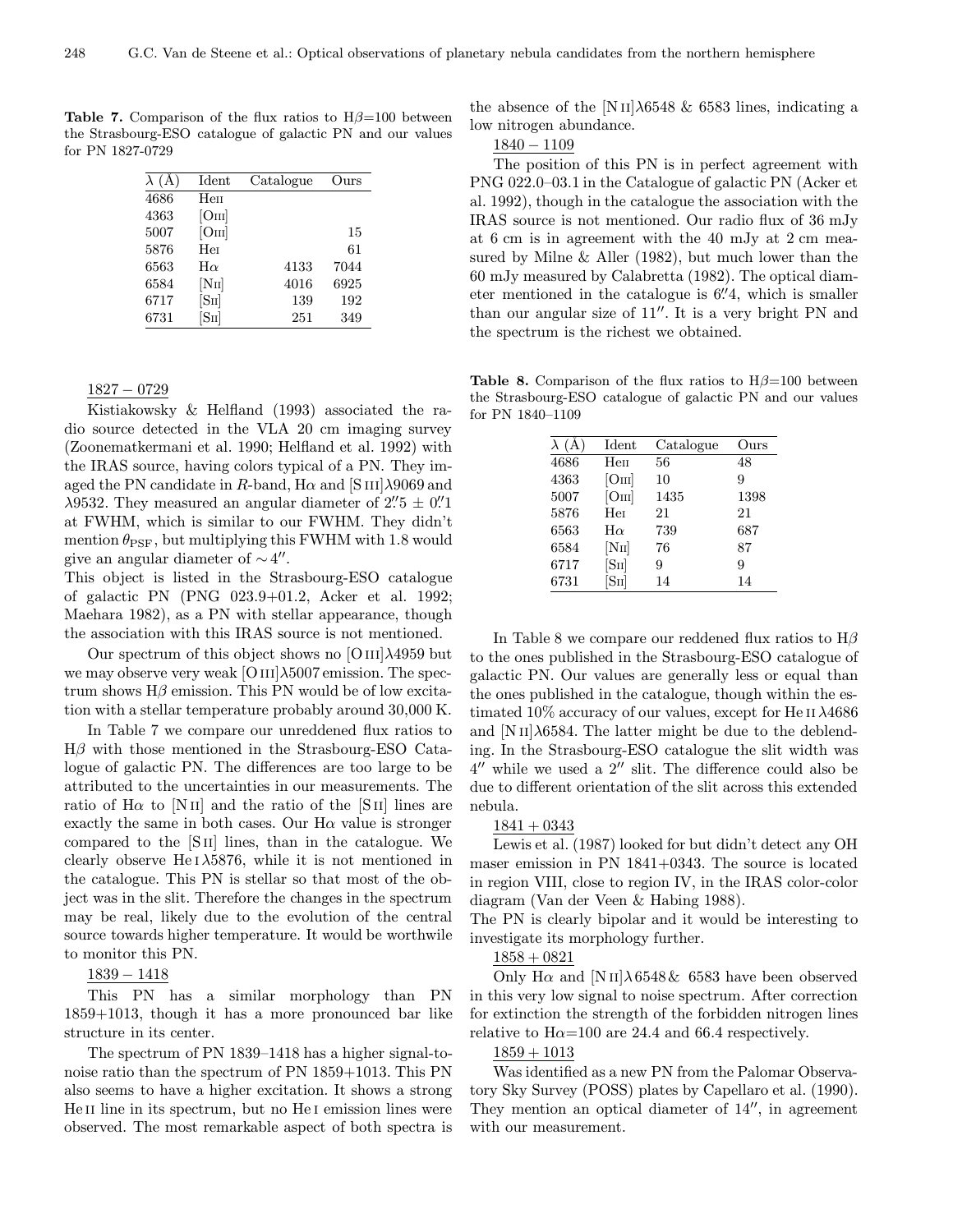This PN has a similar morphology than PN 1839–1418. The spectrum of PN 1859+1013 has a lower signal-to-noise ratio than the spectrum of PN 1839–1418. PN 1859+1013 also seems to be of lower excitation: it shows He i lines, but not He<sub>II</sub>, though the latter may be caused by extinction. The most remarkable aspect of both spectra is the absence of the  $[N II]\lambda 6548 \& 6583$  lines, indicating a low nitrogen abundance.

### 1908 + 0422

This spectrum was taken during the first and worst observing night. Only a few forbidden lines are clearly visible in the spectrum, confirming its PN nature. This is one of the larger, resolved PN of high excitation discovered, as can be deduced from its [O III] to  $H\alpha$  line ratio.

### $1909 + 1326$

This definitely seems to be a high excitation PN. It shows some [Fe II], [Fe III], [Fe IV], [Fe VII] emission lines in its spectrum. One would expect iron to be depleted in grains in PN, though iron has been seen in high resolution spectra of other PN such as IC 2165 (Huyng 1994) and IC 4997 (Hyung et al. 1994). IC 2165 has a hot central star and appears to consist of zones of quite different density. IC 4997 has a variable (Hyung et al. 1994) or binary central star which is surrounded by a compact, dusty, presumably young nebula and is best fit by a thin, high density shell and a larger, lower density shell. The presence of forbidden iron emission lines probably originate in the higher density regions of these nebula. The dust temperature and dust to gas ratio is high for both nebula. In Paper I we found that PN 1909+1326 has a dust temperature of 141 K and a large IRE=11.

### $1911 + 1534$

This PN was also observed by Garcia-Lario et al. (1990) in the J, H and K near IR bands ( $J = 12.0 \pm 0.1$ , H  $= 10.6 \pm 0.4, K = 10.1 \pm 0.3$ . Lewis et al. (1987) looked for but didn't detect OH maser emission. The IRAS source is still located in region IV of the IRAS color-color diagram as defined by Van der Veen & Habing (1988).

The line at  $\lambda$ =4483.6 Å could be a blend of Mg and Fe lines (Meinel et al. 1969).

### 1920 + 1122

This object doesn't seem to have a central peak, is very small and faint, however not much can be said from the image itself at this resolution.

The spectrum has low signal-to-noise, shows very weak [O III] $\lambda$ 5007 emission and some [Ar III] $\lambda$ 7139.

#### 1933 − 0400

A low resolution and low signal to noise spectrum of this H $\alpha$  emission line star was published by Downes & Keyes (1988). They did mention that superposed on a slightly red sloping continuum are low excitation forbidden lines of [O II] $\lambda$ 3727, [N II] $\lambda$ 6583, and [S II] $\lambda$ 6717, $\lambda$ 6730 commonly found in PN spectra. Because no  $[OIII]\lambda4959$ & 5007 emission is observed, but the spectrum shows  $H\beta$ , this PN is definitely of low excitation with a stellar temperature below 30,000 K. This apparently young PN has the lowest value for the extinction in our sample. We didn't see C iv λ4658, which Downes & Keyes (1988) suspected to be present, but we detected  $C \text{III} \lambda 4648$  and Na  $1 \lambda 4648$  in absorption in our spectrum. The presence of He i absorption lines classify its central star as a B I spectral type.

The blue component superposed on the red continuum suggests that this object could be binary, maybe a symbiotic nebula. However the radio continuum emission argues in favor of the PN nature of this object. D-type symbiotic stars and novae also show an emission line spectrum and often have radio continuum emission above 10 mJy. However known symbiotic stars have bluer IRAS-colors than PN. We would never have selected them as PN candidates, because their IRAS flux at 12  $\mu$ m is too high compared to the 25  $\mu$ m flux value (Whitelock 1988). It will be worthwile to keep monitoring this object.

### $1943 + 2251$

From the contour plot it is clear that this PN is more elongated than the three field stars around it. It would be interesting to image this PN at much higher resolution to investigate its morphology in more detail.

#### 6. Conclusions

We presented  $H\alpha + [N II]$  images of 17 and low resolution spectra of 14 IRAS-selected planetary nebula candidates. Almost all PN candidates selected from the IRAS PSC based on their colors typical for PN and detected in the radio continuum, were confirmed as PN by optical spectroscopy. Most of these IRAS PN are heavily extinct having an average  $A_V$  of 7 mag. Large extinction may be the reason why some of the radio detected PN candidates have gone undetected in  $H\alpha$ . On the other hand, a few IRASselected PN candidates, which were below our detection limit in the radio, have been detected in  $H\alpha$ . About half of the PN seem to be of low excitation, having a stellar effective temperature lower than  $\sim 60,000$  K. Careful modeling has been done in order to consistently determine the physical parameters of the PN with good optical spectra. The modeling used to obtain a self-consistent model and the results obtained will be discussed in forthcoming papers (Van Hoof & Van de Steene 1996; Van de Steene & van Hoof 1996, in preparation; Van de Steene 1995)

Acknowledgements. G.C. Van de Steene acknowledges support from the Netherlands Foundation for Research in Astronomy (ASTRON) under grant number 782-372-035. This research has made use of the Simbad database, operated at CDS, Strasbourg, France. We thank P.A.M. van Hoof for critical reading of the manuscript.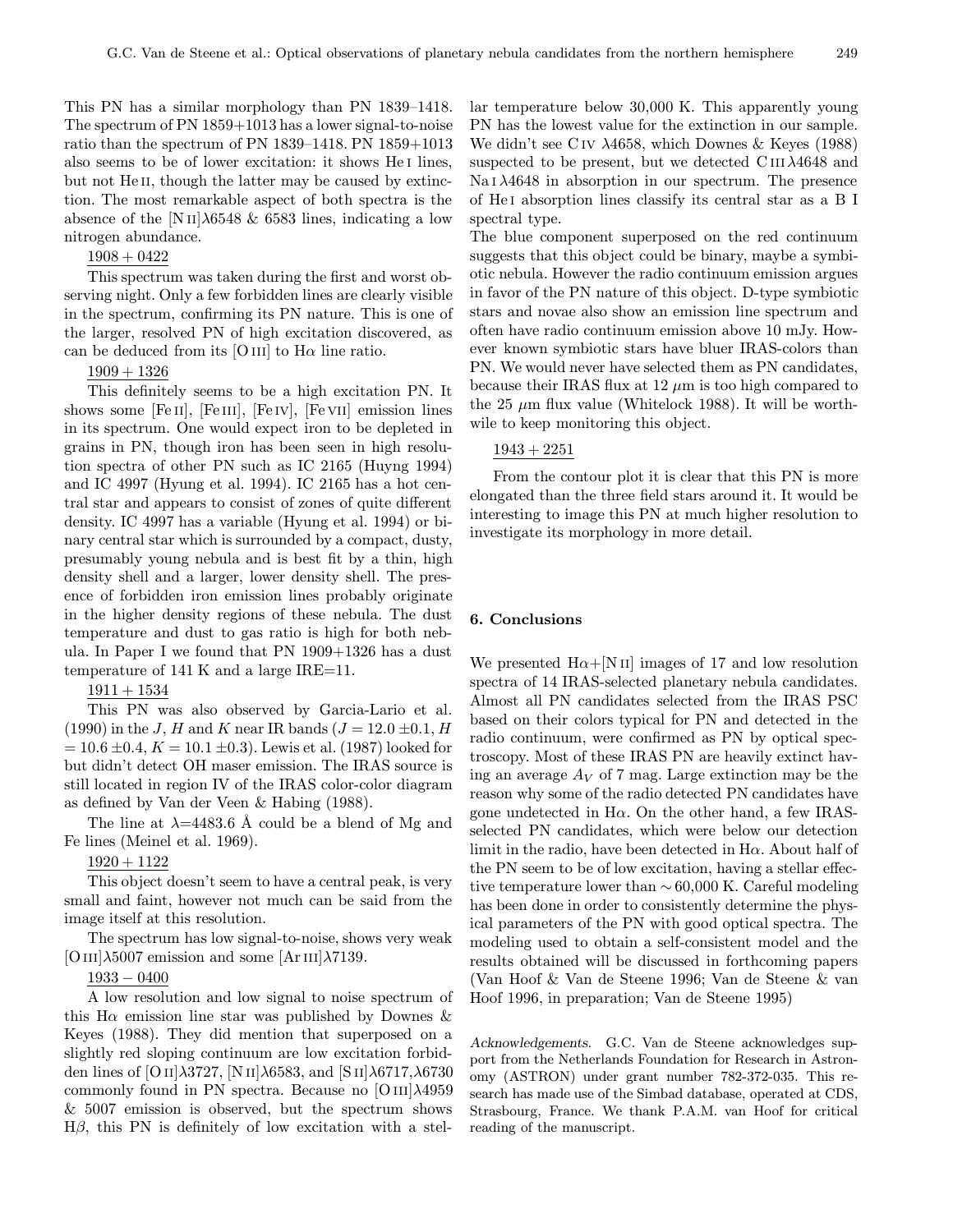### References

- Acker A., Marcout J., Ochsenbein F., Stenholm B., Tylenda R., 1992, Strasbourg-ESO Catalogue of Galactic Planetary Nebulae, ESO
- Aller L.H., 1984, Physics of Thermal Gaseous Nebulae, Reidel, Dordrecht
- Bedding T.R., Zijlstra A.A., 1994, A&A 283, 955
- Calabretta M.R., 1982, MNRAS 199, 141
- Capellaro E., Turatto M., Salvadori L., Sabbadin F., 1990, A&AS 86, 503
- Dopita M.A., Meatheringham S.J., 1990, ApJ 357, 140
- Downes R.A., Keyes C.D., 1988, AJ 96, 777
- Garcia-Lario P., Manchado A., Pottasch S.R., Suso J., Olling R., 1990, A&AS 82, 497
- Helfland D.J., Zoonematkermani S., Becker R.H., White R.L., 1992, ApJS 80, 211
- Hyung S., 1994, ApJS 90, 119
- Huyng S., Aller L.H., Feibelman W.A., 1994, ApJS 93, 465
- Iyengar K.V.K., 1987, A&AS 68, 103
- Kistiakowsky V., Helfland D.J., 1993, AJ 105, 2199
- Lewis B.M., Eder J., Terzian Y., 1987, AJ 94, 1025
- MacConnel D.J., 1978, A&AS 33, 219
- Maehara H., 1982, Contributions from the Bosscha Observatory No. 71
- Manchado A., Garcia Lario P., Pottasch S.R., 1989, Rev. Astron. Astrofis. 18, 184
- Massey P., 1992, A User's Guide to CCD Reductions with IRAF, IRAF help package
- Massey P., Valdes F., Barnes J., 1992, A User's Guide to Reducing Slit Spectra with IRAF, IRAF help package
- Meinel A.B., Aveni A.F., Stockton M.W., 1969, Catalog of emission lines in astrophysical objects, University of Arizona
- Milne D.K., Aller L.H., 1982, A&AS 50, 209
- Osterbrock D.E., 1989, Astrophysics of Gaseous Nebulae and Active Galactic, Nuclei, University Science, California, Ch. 7
- Panagia N., Walmsley C.M., 1978, A&A 70, 411
- Pottasch S.R., 1984, Planetary Nebulae, Reidel, Dordrecht, p. 93
- Pottasch S.R., Bignell C., Olling R., Zijlstra A.A., 1988, A&A 205, 248
- Ratag M.A., Pottasch S.R., Zijlstra A.A., Menzies J., 1990, A&A 233, 181
- Ratag M.A., Pottasch S.R., 1991, A&AS 91, 481
- Preite-Martinez A., 1988, A&AS 76, 317
- Seaton M.J., 1979, MNRAS 187, 17
- Van de Steene G.C., 1995, PhD Thesis Groningen
- Van de Steene G.C., Pottasch S.R., 1993, A&A 274, 895
- Van de Steene G.C., Pottasch S.R., 1995, A&A 299, 238 (Paper I)
- Van der Veen W.E.J.C., Habing H.J., 1988, A&A 194, 125
- Whitelock P., The symbiotic phenomenon, 1987. In: Mikolajewska J., Friedjung M., Kenyon S.J., Viotti R. (eds.). Kluwer, Dordrecht
- Zoonematkermani S., Helfland D.J., Becker R.H., White R.L., Perley R.A., 1990, ApJS 74, 181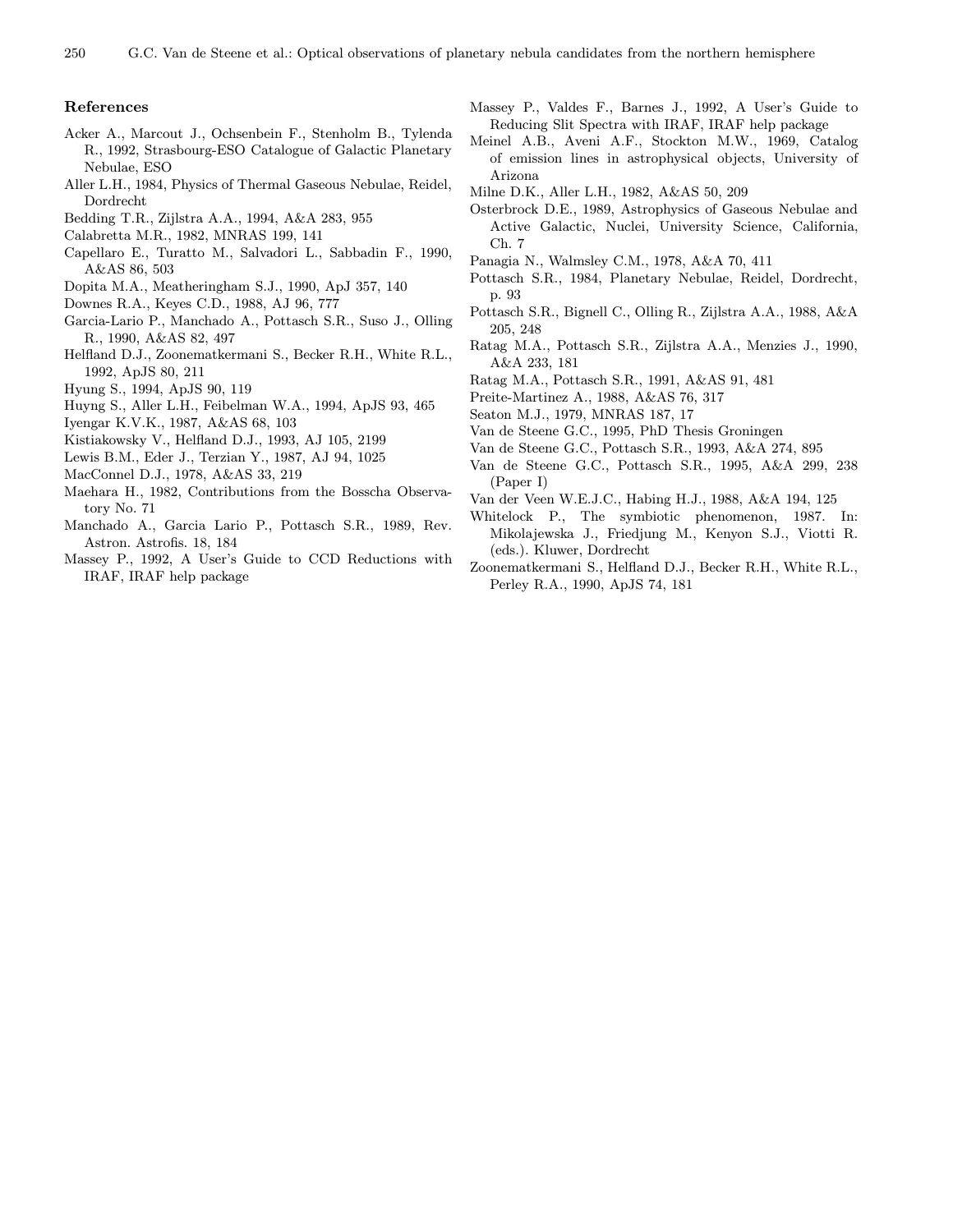### A.  $H\alpha + [N II]$  images

In this appendix all  $H\alpha + [N II]$  images in which a PN was identified are presented as finding charts. The PN is indicated by a box. North is at the top and east is to the right. For images 1 to 7, 9 and 10, taken with the KPNO 4 m telescope, the field of view is  $4' \times 4'$ . For images 8 and 11 to 17, taken wih KPNO 0.9 m telescope the field of view is  $3' \times 3'$ .

Fig. 1. 1818-0833



Fig. 3. 1824-1410









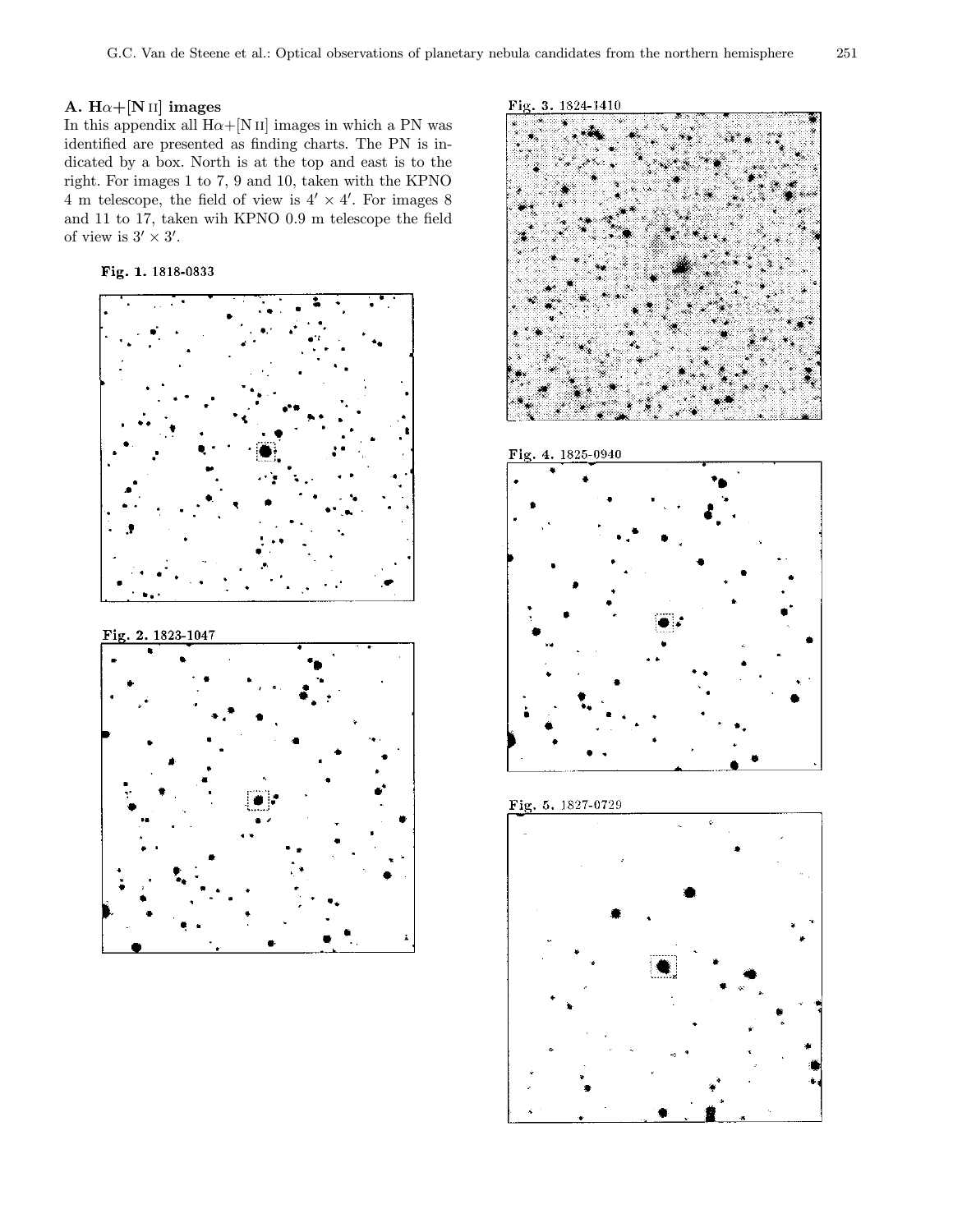



#### 7.1840-1109 Fig



# Fig. 8.  $1841+0343$





## Fig. 10. 1859+1013





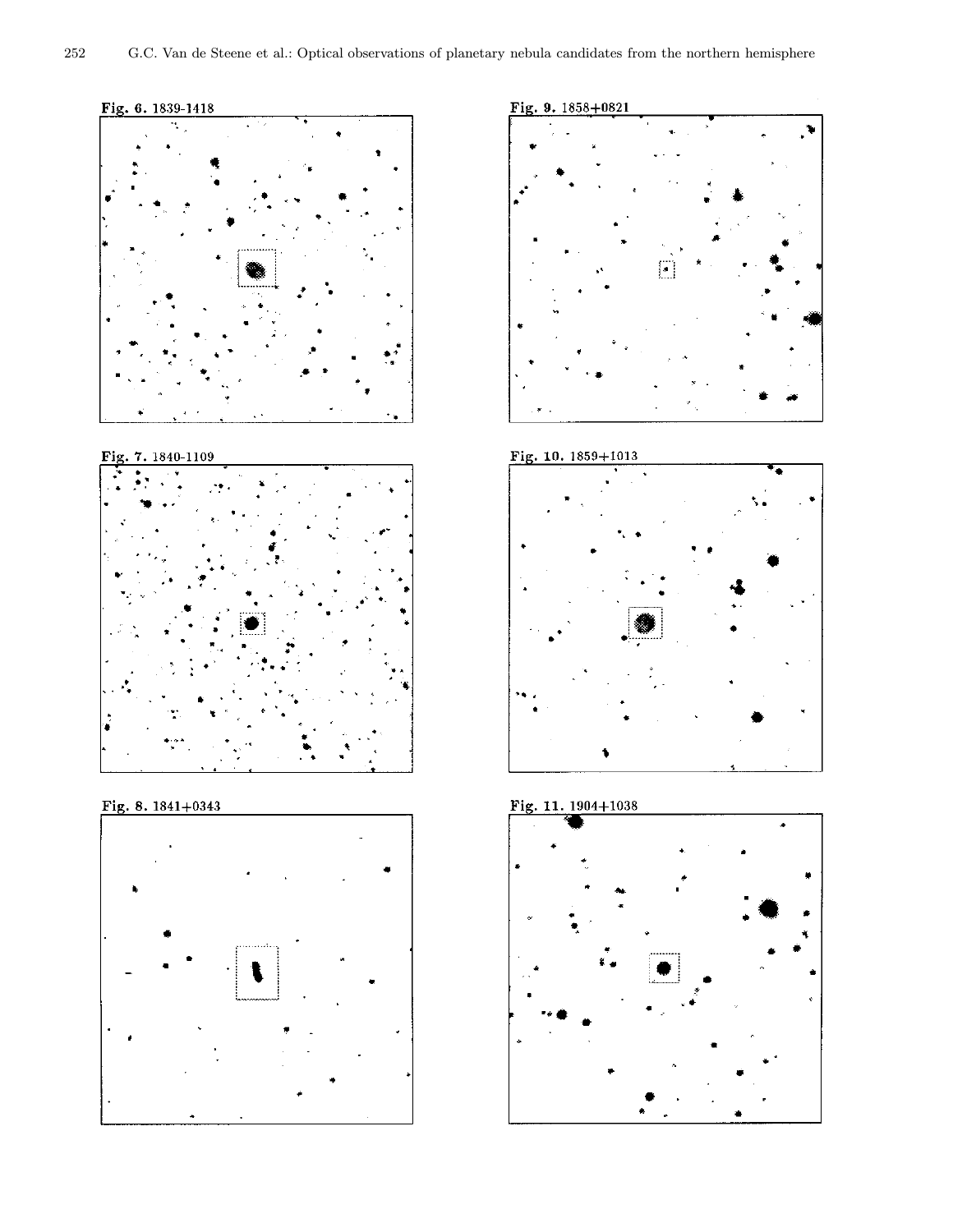

#### Fig. 13. 1909+1326



### Fig. 14. 1911+1534



### Fig. 15. 1920+1122



### Fig. 16. 1933-0400





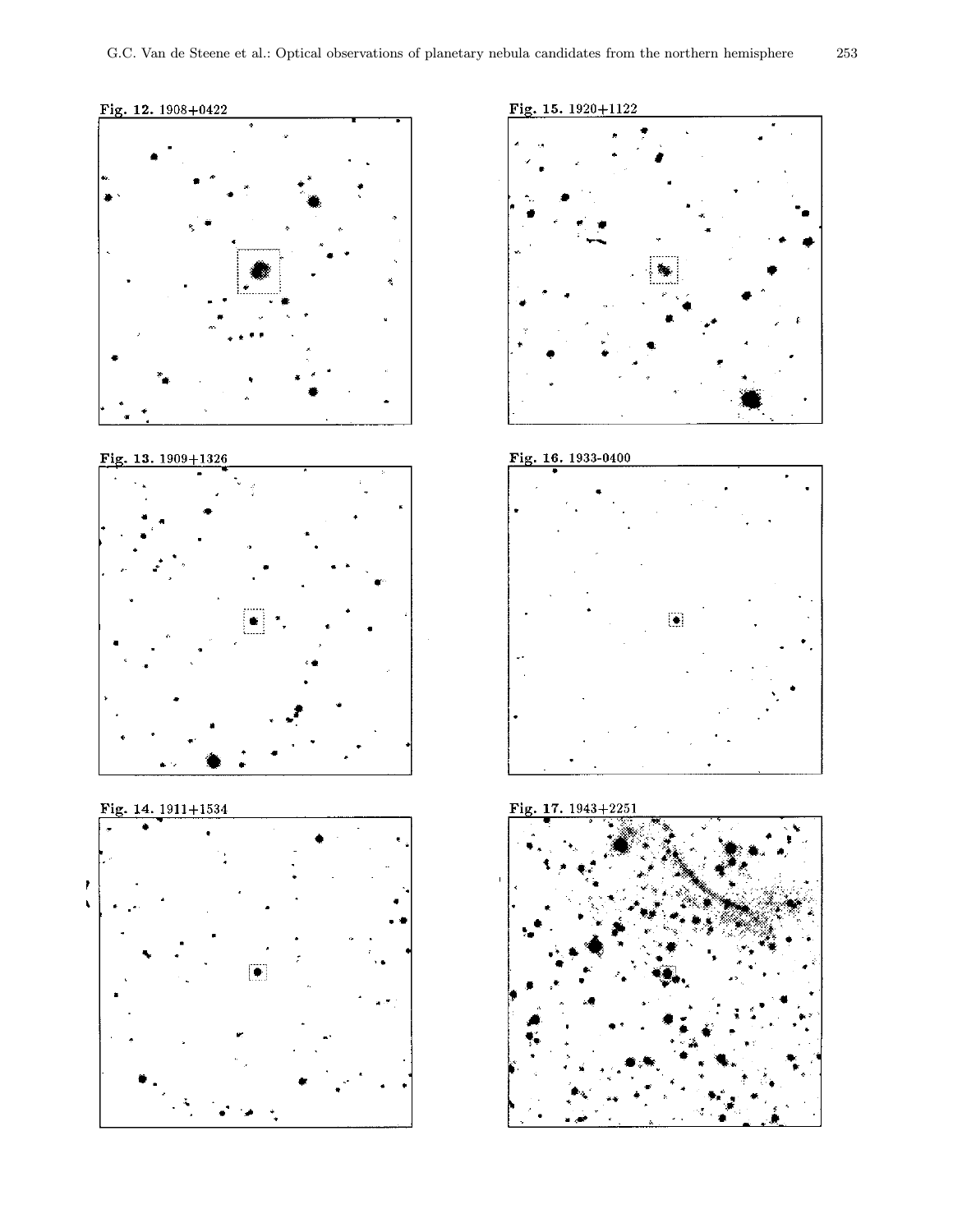### B. Contour plots



Top left: the outer, lowest contour is at 15% of the peak; the stepsize is 5% of the peak. Middle left: the outer, lowest contour is at 25% of the peak; the stepsize is 5% of the peak Bottom left: the outer, lowest contour is at 2% of the peak; the stepsize is 8% of the peak. Top right: the outer, lowest contour is at 15% of the peak; the stepsize is 5% of the peak. Middle right: the outer, lowest contour is at 35% of the peak; the stepsize is 5% of the peak Bottom right: the outer, lowest contour is at 30% of the peak; the stepsize is 5% of the peak.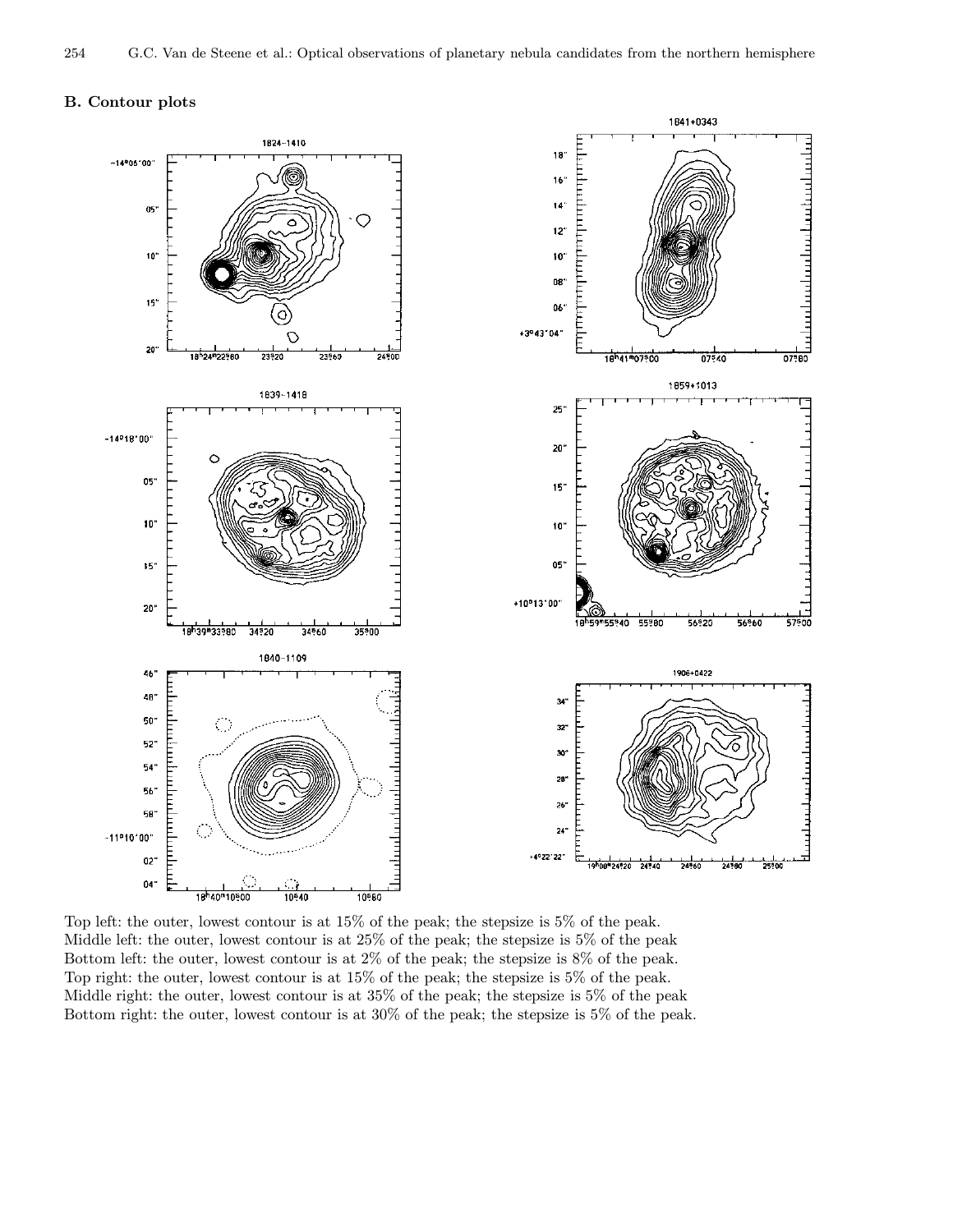

Top: the outer, lowest contour is at 75% of the peak; the stepsize is 5% of the peak.

Bottom: the outer, lowest contour is at 25% of the peak; the stepsize is 10% of the peak.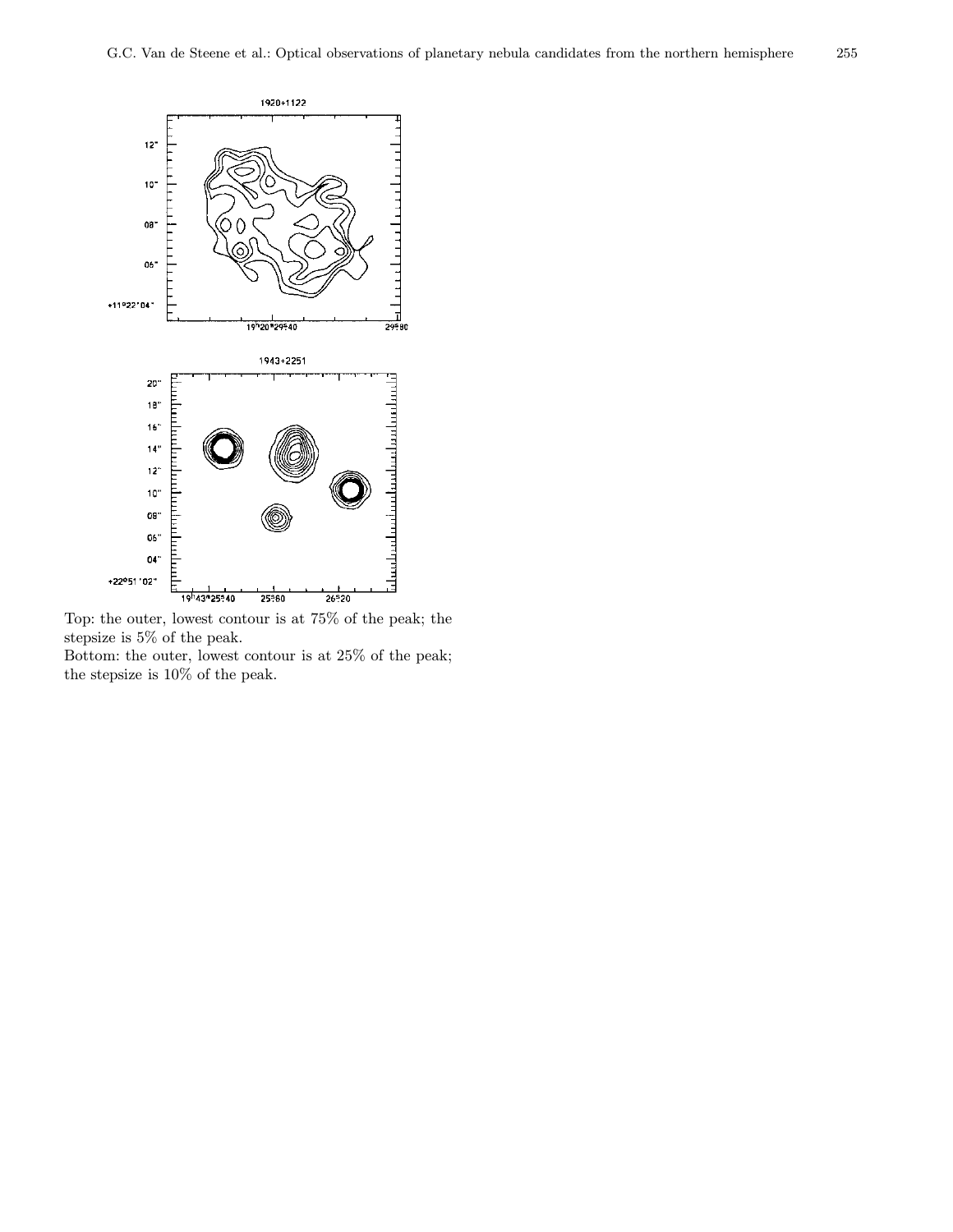



Spectra of IRAS-selected planetary nebulae. Above every spectrum the object is mentioned.  $X$ -axis: wavelength from 3.700 Å to 7.400 Å Y-axis:  $\text{Log}(10 + I\ 10^{15})$  in ergs/cm<sup>2</sup>/s/Å.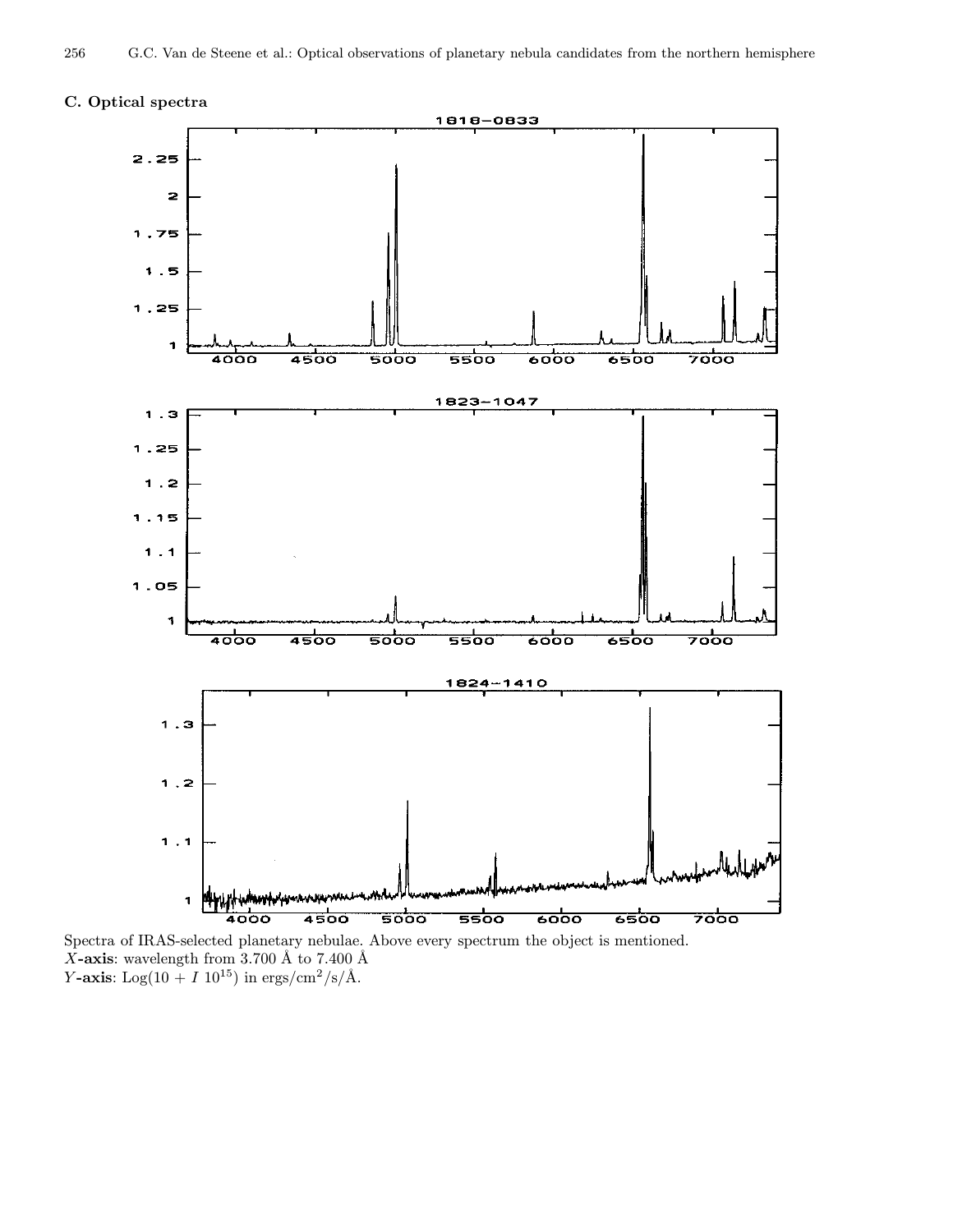

Spectra of IRAS-selected planetary nebulae. Above every spectrum the object is mentioned. X-axis: wavelength from 3.700 Å to 7.400 Å Y-axis:  $\text{Log}(10 + I\ 10^{15})$  in ergs/cm<sup>2</sup>/s/Å.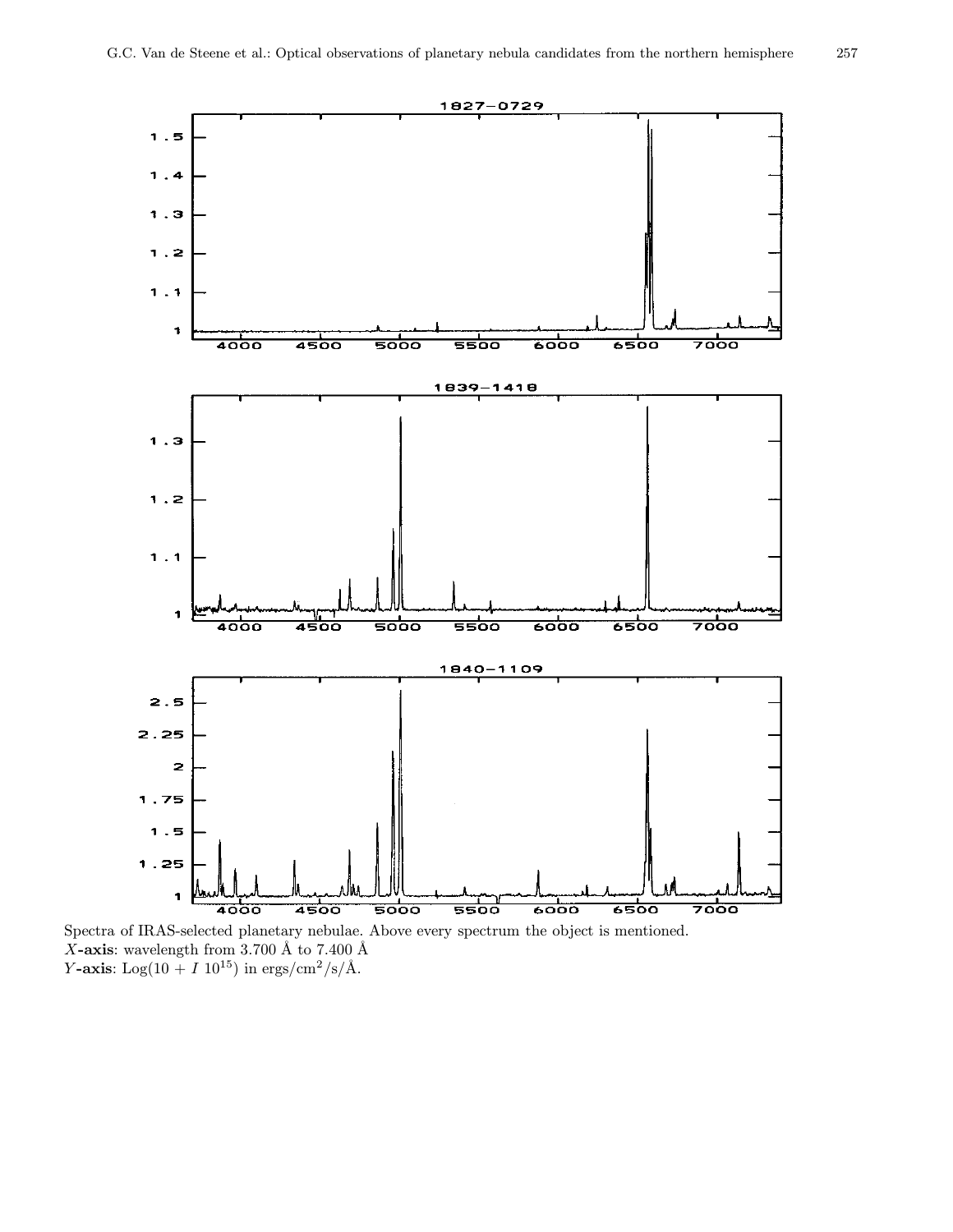

Spectra of IRAS-selected planetary nebulae. Above every spectrum the object is mentioned. X-axis: wavelength from 3.700 Å to 7.400 Å Y-axis:  $\text{Log}(10 + I\ 10^{15})$  in ergs/cm<sup>2</sup>/s/Å.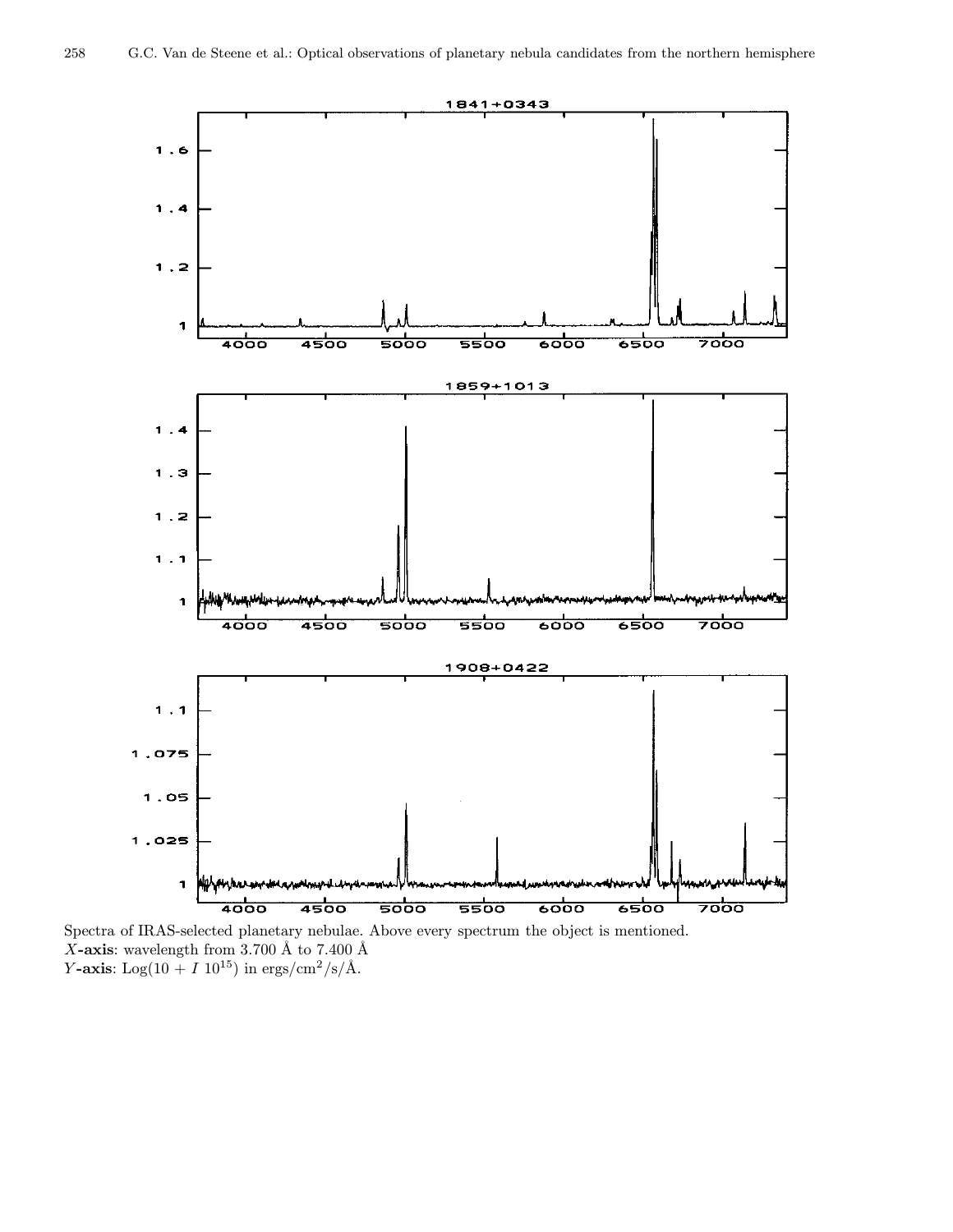$1.5$ 

 $1.4$ 

 $1.3$ 

 $1.2$ 

 $1.1$ 





Spectra of IRAS-selected planetary nebulae. Above every spectrum the object is mentioned. X-axis: wavelength from 3.700 Å to 7.400 Å Y-axis:  $\text{Log}(10 + I\ 10^{15})$  in ergs/cm<sup>2</sup>/s/Å.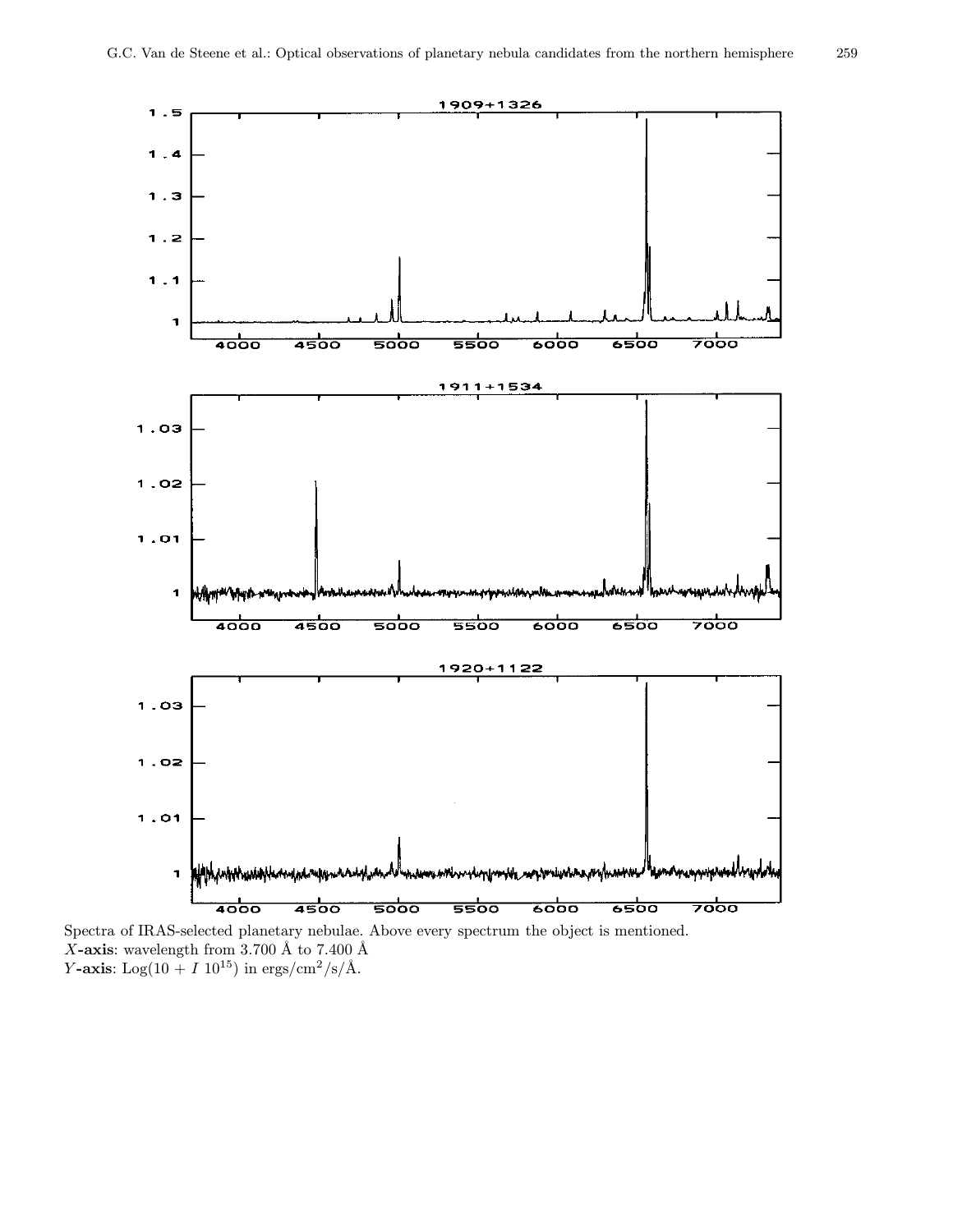

Spectra of IRAS-selected planetary nebulae. Above every spectrum the object is mentioned. X-axis: wavelength from 3.700 Å to 7.400 Å Y-axis:  $\text{Log}(10 + I\ 10^{15})$  in ergs/cm<sup>2</sup>/s/Å.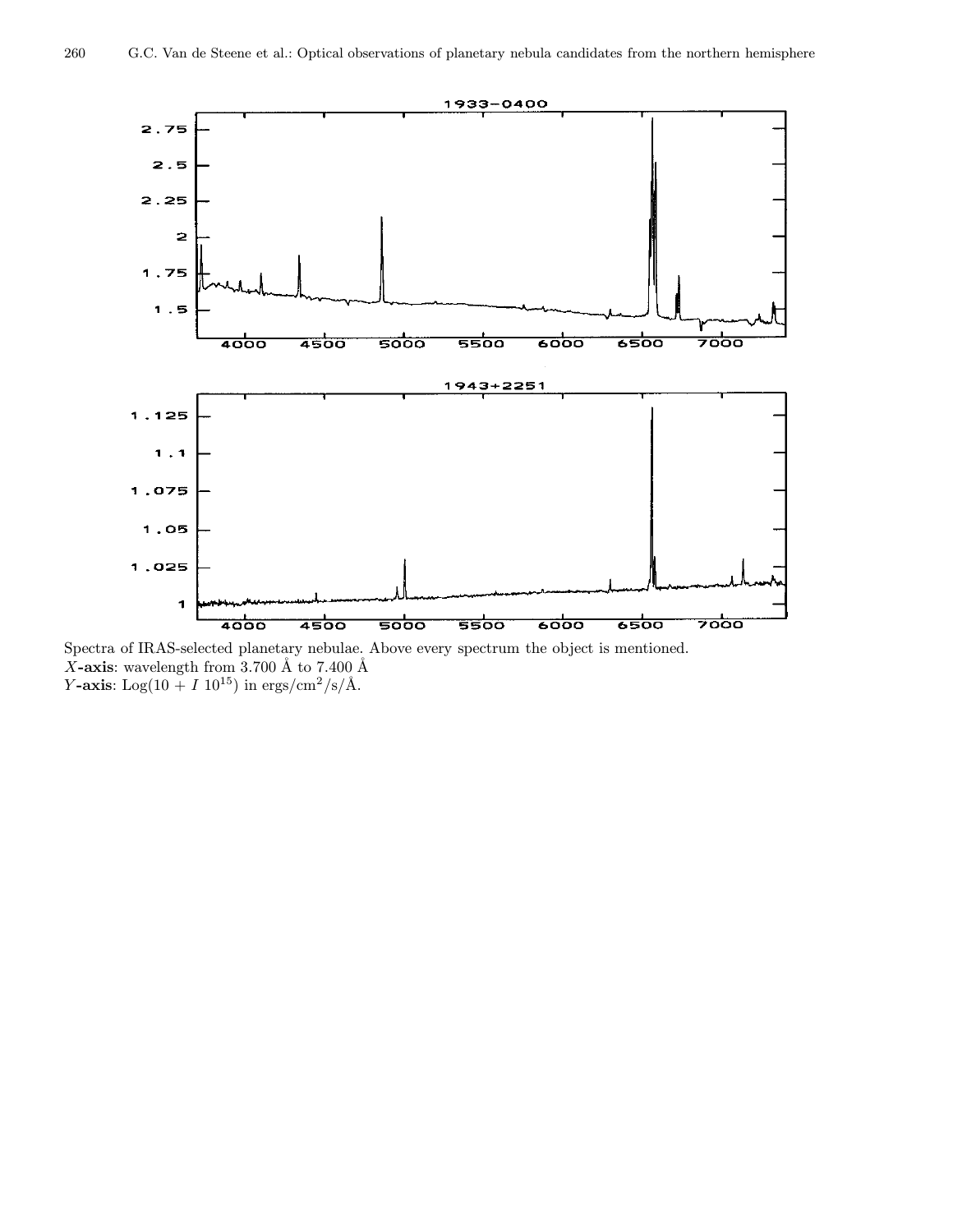## D. Line flux ratios

Line fluxes corrected for interstellar extinction relative to  $H\beta$  or [O iii] $\lambda$ 5007. An estimate of the percentual uncertainty in the relative flux (err) is also given. Contaminated lines are indicated by a colon.

| $\lambda(\AA)$ | Ident                             | 1818-0833 |                 | 1823-1047 |             | 1824-1410 |         | 1827-0729 |        | 1839-1418                |     | 1840-1109 |                 | $1841 + 0343$ |                 |
|----------------|-----------------------------------|-----------|-----------------|-----------|-------------|-----------|---------|-----------|--------|--------------------------|-----|-----------|-----------------|---------------|-----------------|
|                |                                   | Flux      | err             | Flux      | err         | Flux      | err     | Flux      | err    | $\overline{\text{Flux}}$ | err | Flux      | err             | Flux          | err             |
| 3727           | $\overline{\rm [O\,{\small II}]}$ |           |                 |           |             |           |         |           |        |                          |     | 28.3      | $\overline{10}$ | 138.6         | $\overline{10}$ |
| 3750           | НI                                |           |                 |           |             |           |         |           |        |                          |     |           |                 |               |                 |
| 3771           | H <sub>I</sub>                    |           |                 |           |             |           |         |           |        |                          |     | 3.1       | 15              |               |                 |
| 3798           | H I                               |           |                 |           |             |           |         |           |        |                          |     |           |                 |               |                 |
| 3835           | HI                                |           |                 |           |             |           |         |           |        |                          |     | 4.9       | 10              |               |                 |
| 3869           | [Ne III]                          | 88.0      | 10              |           |             |           |         |           |        | 92.9                     | 10  | 110.3     | 10              |               |                 |
| 3889           | He I, H I                         | 21.1      | $\bf{12}$       |           |             |           |         |           |        |                          |     | 16.6      | 10              | 5.9           | 57              |
| 4026           | He I                              | 1.9       | 46              |           |             |           |         |           |        |                          |     | 1.1:      | 36              |               |                 |
| 4069           | $[$ S $II]$                       |           |                 |           |             |           |         |           |        |                          |     | 1.4       | 28              |               |                 |
| 4076           | [S II]                            |           |                 |           |             |           |         |           |        |                          |     |           |                 |               |                 |
| 4102           | H I                               | 20.2      | 10              |           |             |           |         |           |        | 22.0                     | 19  | 25.9      | 10              | 20.8          | 13              |
| 4340           | H <sub>I</sub>                    | 47.4      | $10\,$          |           |             |           |         |           |        | 50.7                     | 10  | 45.9      | 10              | 56.1          | 10              |
| 4363           | [O III]                           | 7.0       | 10              |           |             |           |         |           |        | 19.7                     | 16  | 11.7      | 10              |               |                 |
| 4471           | He I                              | 6.8       | 17              |           |             |           |         |           |        |                          |     | 2.6       | 13              |               |                 |
| 4686           | He II                             |           |                 |           |             |           |         |           |        | 99.1                     | 10  | 53.3      | 10              |               |                 |
| 4740           | [ArIV]                            | 2.1       | 16              |           |             |           |         |           |        | 4.9                      | 43  | 7.5       | 10              |               |                 |
| 4861           | НI                                | 100.0     | 10              | 11.1      | 28          | 8.9       | 18      | 100.0     | 10     | 100.0                    | 10  | 100.0     | 10              | 100.0         | 10              |
| 4959           | [O III]                           | 403.0     | 10              | 31.8      | 10          | 36.6      | 10      |           |        | 251.1                    | 10  | 423.1     | 10              | 21.9          | ${\bf 10}$      |
| 5007           | [O III]                           | 1217      | 10              | 100.0     | 10          | 100.0     | 10      | 10.0      | $50\,$ | 754.1                    | 10  | 1266      | 10              | 69.6          | 10              |
| 5309           | [CaV]                             |           |                 | 3.7       | 20          |           |         |           |        |                          |     |           |                 |               |                 |
| 5518           | [CIIII]                           |           |                 |           |             |           |         |           |        |                          |     | 1.3       | $\bf{22}$       |               |                 |
| 5538           | [CIIII]                           | 0.6       | 21              |           |             |           |         |           |        |                          |     | 1.7       | 35              |               |                 |
| 5577           | [O]                               |           |                 | 0.8       | $51\,$      | 11.3      | 10      |           |        | 7.6                      | 15  |           |                 | 1.4:          | $30\,$          |
| 5755           | [N II]                            | 0.8       | 13              | 0.5       | 49          |           |         | 1.4       | 50     |                          |     | 0.5:      | 25              | 3.1           | 10              |
| 5876           | He I                              | 16.5      | 10              | 1.9       | 10          |           |         | 7.2       | 10     |                          |     | 11.6      | 10              | 15.4          | 10              |
| 6300           | [O I]                             | 3.4       | 10              | 0.5       | 15          | 1.8       | 11      | 1.4       | 16     | 4.3                      | 17  | 0.7       | 22              | 4.6           | 10              |
| 6312           | [S <sub>III</sub> ]               | 1.3       | 10              |           |             |           |         | 0.6       | 43     |                          |     | 3.1       | 10              | 4.3           | ${\bf 10}$      |
| 6364           | [O I]                             | 1.1       | 10              | 0.1       | $5\sqrt{3}$ |           |         |           |        |                          |     |           |                 | 0.5:          | 41              |
| 6435           | [ArV]                             |           |                 |           |             |           |         |           |        |                          |     |           |                 |               |                 |
| 6548           | [N II]                            | 8.4       | 10              | 5.7       | 10          | $2.7\,$   | 26      | 89.3      | 10     |                          |     | $13.0\,$  | 10              | 78.0          | 10              |
| 6563           | HI                                | 285.0     | 10              | 31.8      | 10          | 25.2      | 10      | 285.0     | 10     | 285.0                    | 10  | 285.0     | 10              | 285.0         | $10\,$          |
| 6583           | [N II]                            | 19.8      | 10              | 17.6      | 10          | 4.9       | 10      | 270.1     | 10     |                          |     | 36.3      | 10              | 245.1         | $10\,$          |
| 6678           | He I                              | 4.0       | 10              | 0.5       | 10          |           |         | 1.8       | 10     |                          |     | 3.4       | 10              | 4.0           | $10\,$          |
| 6716           | [SII]                             | 1.3       | $10\,$          | $0.5\,$   | 10          | 1.4       | $^{22}$ | $6.2\,$   | 10     |                          |     | 3.6       | $^{10}$         | 10.0          | 10              |
| 6731           | [S II]                            | 2.5       | 10              | 0.9       | 10          |           |         | 11.2      | 10     |                          |     | 5.6       | 10              | 14.7          | ${\bf 10}$      |
| 7006           | [ArV]                             |           |                 |           |             |           |         |           |        |                          |     | $1.1$     | 10              |               | $10\,$          |
| 7065           | He I                              | 8.9       | 10              | $1.0\,$   | 10          |           |         | 1.5       | 10     |                          |     | 3.4       | 10              | 4.8           | $10\,$          |
| 7136           | [Ar III]                          | 12.3      | 10              | 3.3       | 10          | 1.8       | 10      | 1.8       | 10     | 7.5                      | 10  | 27.4      | 10              | 14.0          | 10              |
| 7281           | HeI                               | $1.0\,$   | 10 <sup>°</sup> | 0.1       | 13          |           |         | 0.5       | 18     |                          |     | 0.4       | 21              | 0.4           | 33              |
| 7320           | [O II]                            | 4.6       | 10              | 0.4       | $10\,$      | $1.2\,$   | 24      | 3.1       | 10     | 2.1                      | 20  | 1.9       | 10              | 10.3          | ${\bf 10}$      |
| 7331           | [O II], $[Ar IV]$                 | 4.7       | 10              | 0.3       | 10          | 0.8       | 12      | 2.9       | 10     | 2.3                      | 24  | 1.6       | 10              | 8.9           | 10              |